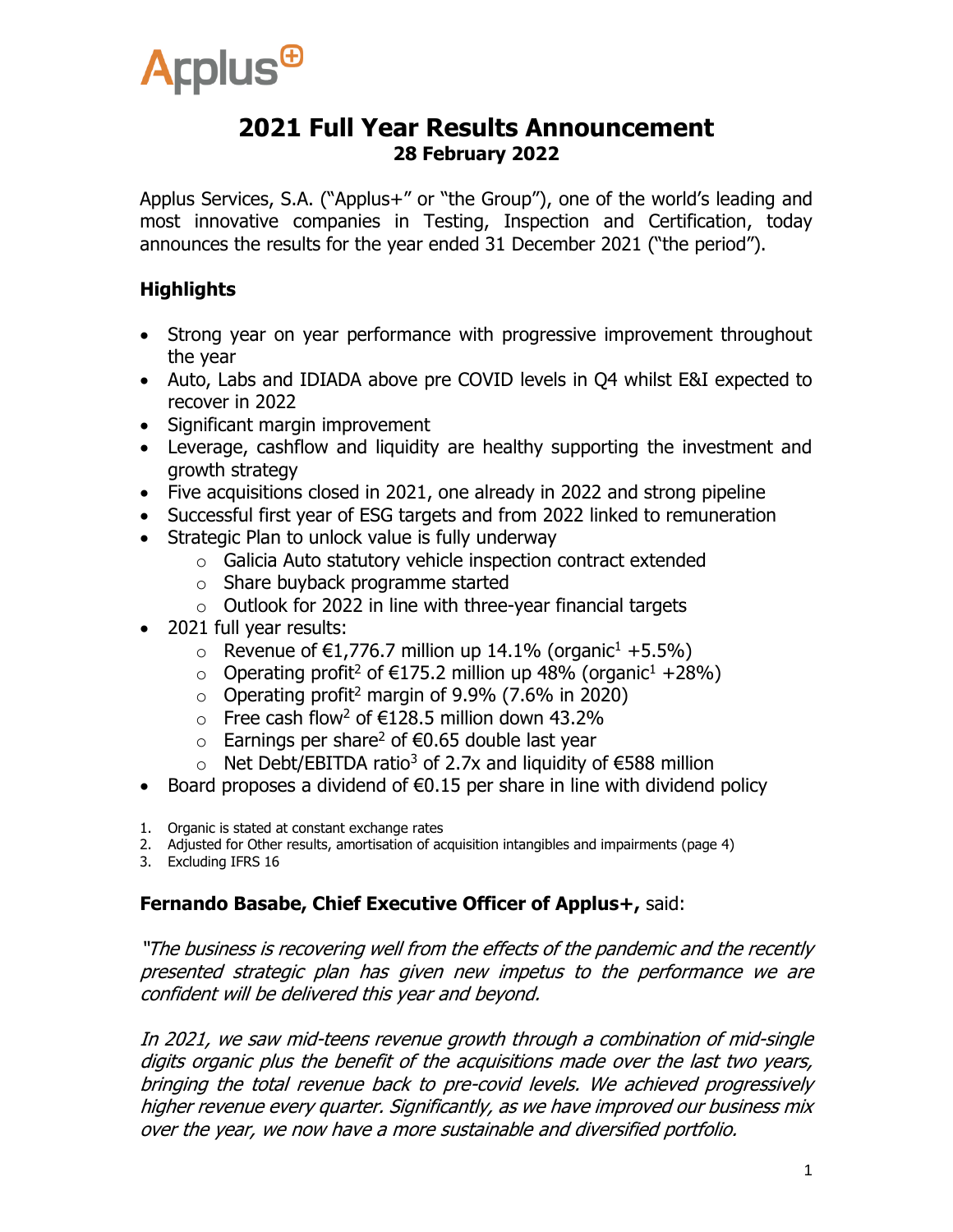

The margin performance has also been good, with the last three quarters in double digits, a significant increase on the previous year, and we are confident of further margin improvement to come. Cash flow was good allowing leverage to remain at a comfortable level and below the end of 2020 even after the cash outflow relating to the reversal of the exceptional working capital inflow from the previous year and the five acquisitions closed in the year.

The recovery in the business performance has led to a doubling of the adjusted net profit and earnings per share prompting the Board to recommend a dividend of 15 cents per share being 23% of the adjusted net profit.

We are already progressing well on the Strategy Plan presented at the end of November to unlock the value embedded in the Group. We are aligning our businesses to the global megatrends that most closely apply to us and we are accelerating the pace of improving the business portfolio mix towards higher growth and margin businesses. We have made a good start already this year with our acquisition of Lightship Security which expands our position in the fast-growing cybersecurity market.

We have started the 5% targeted share buyback programme and already stepped up the focus on ESG with targets tied to remuneration. We were also pleased to receive a new and impressive "low risk" rating from Sustainalytics during the year together with renewed strong ratings from MSCI ESG Ratings, Gaïa, the CDP and being included in the FTSE4GoodIBEX. This recognises our resilience and commitment to sustainability, confirming the progress we have made and alignment to our strategic objectives.

In addition, we were extremely pleased to extend the statutory vehicle inspection contract in Galicia. It was our largest contract due for renewal in the Automotive division and is testament to the excellent service we provide which forms the basis of our strong renewals track record.

The outlook for the current year is in line with the Strategy Plan and includes the continued focus on portfolio mix quality improvement through selected divestments of some non-strategic operations and acquisitions. We expect organic revenue to increase mid to high-single digit and for the adjusted operating profit margin to improve year on year."

#### **Presentation and Webcast**

There will be a webcast and audio presentation on these results today at 10.00 am Central European Time. To access the webcast, use the link: **<https://edge.media-server.com/mmc/p/s7c3hj8o>**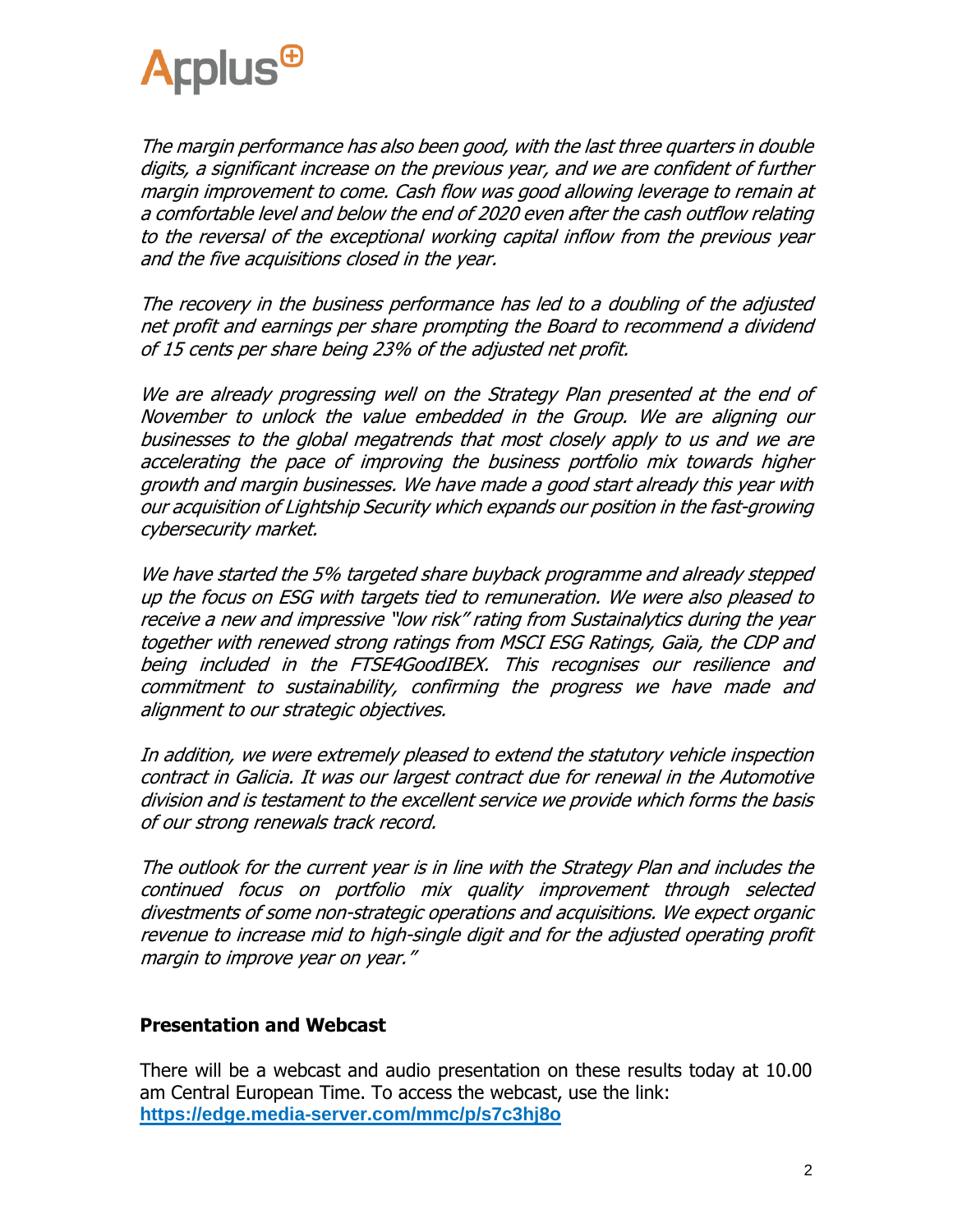

To listen by telephone please first register in advance to receive an email with registration number, passcode and the telephone number to dial: **<http://emea.directeventreg.com/registration/2026749>**

#### **Applus+ Investor Relations:**

Aston Swift +34 93 5533 111 [aston.swift@applus.com](mailto:aston.swift@applus.com)

#### **Applus+ Media:**

Maria de Sancha Rojo +34 691 250 977 [maria.sancha@applus.com](mailto:maria.sancha@applus.com)

#### **Equity Advisory, Europe – Finsbury Glover Hering, London:**

Justin Shinebourne +44 7771 840 593 [justin.shinebourne@fgh.com](mailto:justin.shinebourne@fgh.com)

#### **About Applus+ Group**

Applus+ is a worldwide leader in the testing, inspection and certification sector. It is a trusted partner, enhancing the quality and safety of its client's assets and infrastructures while safeguarding their operations. Its innovative approach, technical capabilities and highly skilled and motivated workforce of over 25,000 employees assure operational excellence across multiple sectors in more than 70 countries.

The company offers a complete portfolio of solutions placing a strong emphasis on technological development, digitalisation and innovation, as well as having the latest knowledge of regulatory requirements.

The Group is committed to improving Environmental, Social and Governance (ESG) indicators. Applus+ helps clients reduce their environmental impact, improving the safety and sustainability of their products and assets, and it has been implementing measures to reduce its own environmental footprint and improve its social and governance measures since 2014, setting specific targets for the short, medium and long term.

These actions have attracted external recognition: high and above-average scores from Sustainalytics (15.6, "Low risk"), from MSCI ESG Ratings ("AA"), from the CDP ("B"), from Gaïa (71/100) and the inclusion of Applus+ within the FTSE4Good Index Series of Ibex.

For the full year of 2021, Applus+ recorded revenue of  $E1,777$  million, and an adjusted operating profit of €175 million. Headquartered in Spain, the company operates through four global divisions under the Applus+ brand. It is listed on the Spanish stock markets. The total number of shares is 143,018,430.

#### **ISIN: ES0105022000 Symbol: APPS-MC**

For more information go to [www.applus.com/en](http://www.applus.com/en)







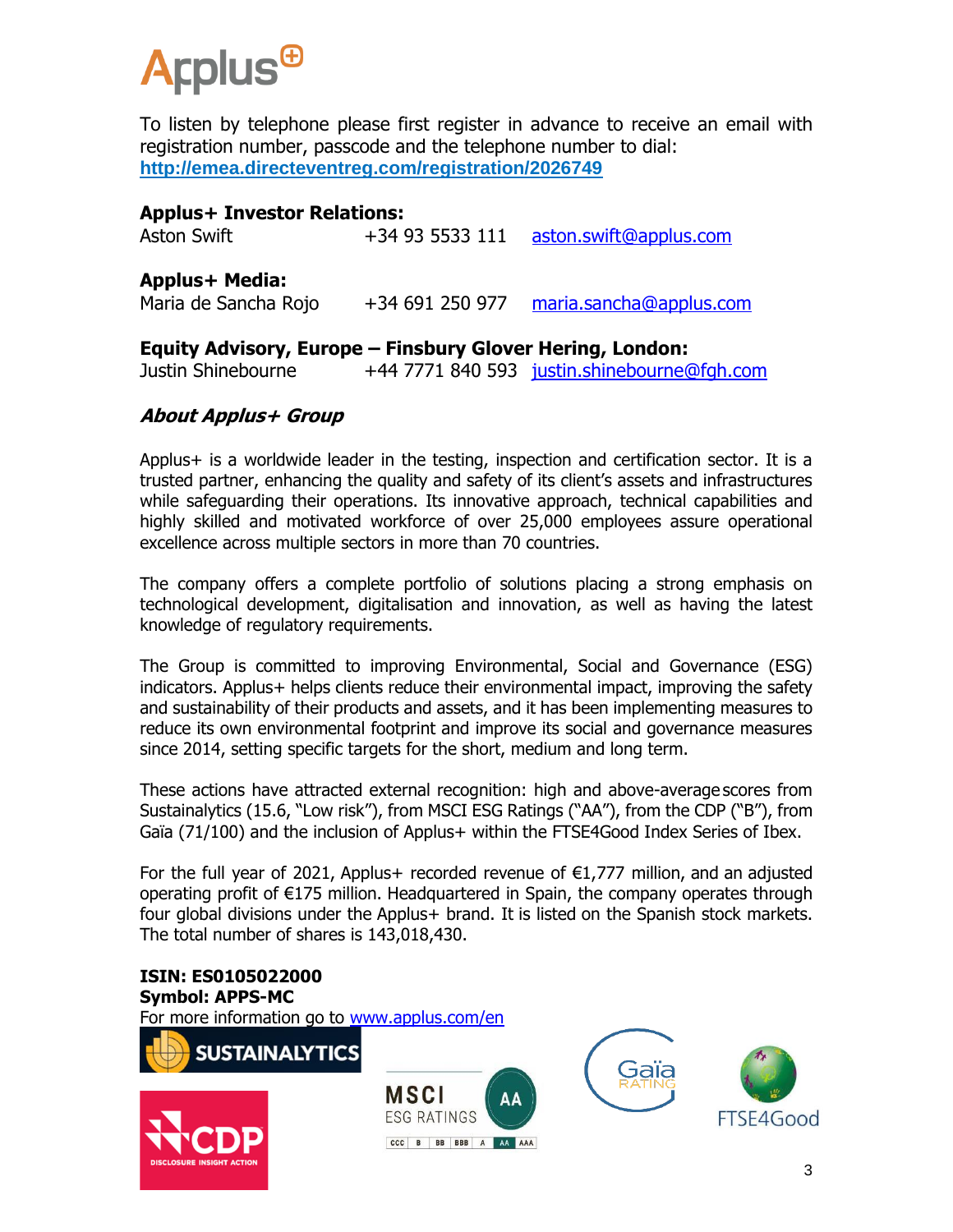

#### **FULL YEAR REPORT 2021**

#### **Overview of Performance**

The financial performance of the Group is presented in an "adjusted" format alongside the statutory ("reported") results. The adjustments are made in order that the underlying financial performance of the business can be viewed and compared to prior periods by removing the financial effects of other results.

Where stated, organic revenue and profit is adjusted for acquisitions or disposals in the prior twelve-month period and is stated at constant exchange rates, taking the current year average rates used for the income statements and applying them to the results in the prior period.

In the table below the adjusted results are presented alongside the statutory results.

|                            |                     | <b>FY 2021</b>          |                             | <b>FY 2020</b>      |                         |                             |                                   |  |
|----------------------------|---------------------|-------------------------|-----------------------------|---------------------|-------------------------|-----------------------------|-----------------------------------|--|
| <b>EUR Million</b>         | <b>Adj. Results</b> | <b>Other</b><br>results | <b>Statutory</b><br>results | <b>Adj. Results</b> | <b>Other</b><br>results | <b>Statutory</b><br>results | $+/-$ %<br>Adj.<br><b>Results</b> |  |
| <b>Revenue</b>             | 1,776.7             | 0.0                     | 1,776.7                     | 1,557.6             | 0.0                     | 1,557.6                     | <b>14.1%</b>                      |  |
| <b>Ebitda</b>              | 286.0               | 0.0                     | 286.0                       | 218.4               | 0.0                     | 218.4                       | 31.0%                             |  |
| <b>Operating Profit</b>    | 175.2               | (73.7)                  | 101.5                       | 118.4               | (235.8)                 | (117.4)                     | 48.0%                             |  |
| Net financial expenses     | (25.9)              | 0.0                     | (25.9)                      | (24.8)              | 0.0                     | (24.8)                      |                                   |  |
| <b>Profit Before Taxes</b> | 149.4               | (73.7)                  | 75.6                        | 93.6                | (235.8)                 | (142.3)                     | 59.7%                             |  |
| Current Income tax         | (38.3)              | 12.7                    | (25.6)                      | (29.4)              | 30.6                    | 1.2                         |                                   |  |
| Non controlling interests  | (17.8)              | 0.0                     | (17.8)                      | (17.2)              | 0.0                     | (17.2)                      |                                   |  |
| <b>Net Profit</b>          | 93.3                | (61.1)                  | 32.2                        | 47.0                | (205.2)                 | (158.2)                     |                                   |  |
| Number of Shares           | 143,018,430         |                         | 143,018,430                 | 143,018,430         |                         | 143,018,430                 |                                   |  |
| <b>EPS, in Euros</b>       | 0.65                |                         | 0.23                        | 0.33                |                         | (1.11)                      |                                   |  |
| Income Tax/PBT             | $(25.6)\%$          |                         | $(33.9)\%$                  | $(31.4)\%$          |                         | (0.8)%                      |                                   |  |

The figures shown in the table above are rounded to the nearest  $\epsilon$ 0.1 million

Other results of €73.7 million (2020: €235.8m) in the Operating Profit represent amortisation of acquisition intangibles of €65.6 million (2020: €58.4m); severance costs on restructuring of €3.6 million (2020: €8.1m); transaction costs relating to acquisitions of €2.6 million (2020: €3.5m) and; other gains and losses that net to a charge of €2.0 million (2020: €0.8m). Furthermore, in 2020 there was impairment of goodwill and non-current assets of €165.0 million and none in 2021.

A reduction in the deferred tax liability is booked against these Other results of €12.7 million (2020: €13.9m). Furthermore, in 2020 there was a reduction of the deferred tax liability  $\epsilon$ 16.7 million booked against the impairment of  $\epsilon$ 165.0 million.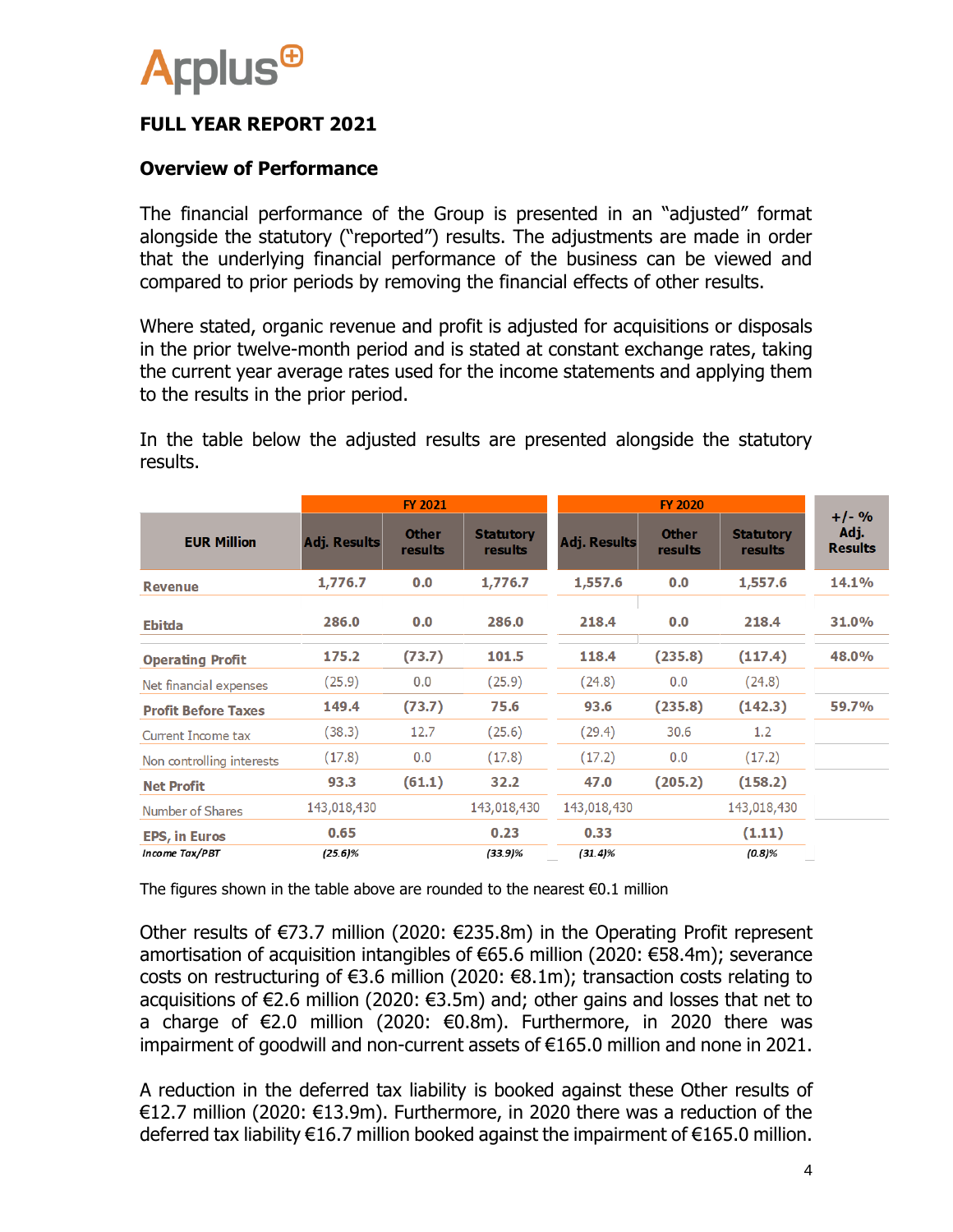

#### **Revenue**

Revenue for 2021 of  $\epsilon$ 1,776.7 million was higher by 14.1% compared to the previous year.

The revenue bridge for the year in  $\epsilon$  million is shown below and the change in the percentage figures for the last quarter of 2021 are shown below the waterfall chart.



The total revenue increase of 14.1% for the year was made up of an increase in organic revenue at constant exchange rates of 5.5%, the addition of revenue from acquisitions (Inorganic) of 9.7% and an unfavourable currency translation impact of 1.1%. The net resulting revenue for the full year of 2021 was in-line with the revenue in 2019 which was the last full year unaffected by the coronavirus pandemic.

The organic revenue growth for the year came from all four divisions of the Group, with Energy & Industry having the lowest of 1.1% and is showing the slowest recovery from the pandemic and the Auto division with the highest at 12.7%, with the strongest recovery from the pandemic. Labs and IDIADA divisions also had strong organic revenue growth rates of 8.7% and 11.1% respectively.

Compared to 2019, for the full year 2021, the Automotive division is comfortably ahead in both total and organic revenue with the Laboratories division significantly ahead in total revenue and only 1% below in organic. Revenue from the IDIADA division in 2021 where there have been no acquisitions, is 6% below 2019 and Energy & Industry is 11% below in total revenue due to the Oil & Gas Capex end market not yet having recovered by the end of 2021.

The revenue sequentially increased every quarter of last year with the third and fourth quarters reaching record high revenues.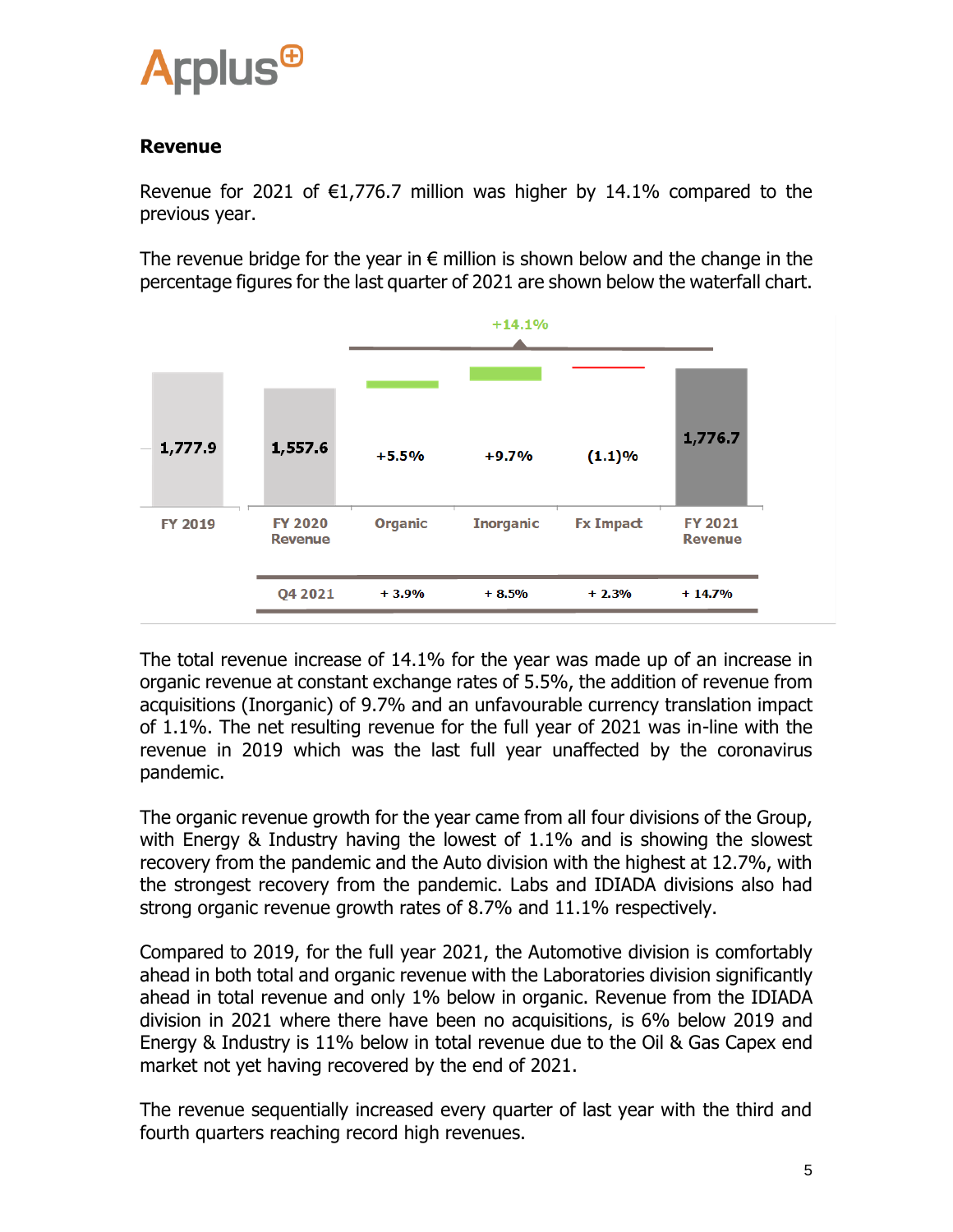

In the final quarter of the year, the total revenue was  $\epsilon$ 470.5 million. This was an increase of 14.7% from the prior year's final quarter revenue of  $\epsilon$ 410.2 million. This was made up of an organic revenue increase of 3.9%, the addition of revenue from acquisitions (Inorganic) of 8.5% and a favourable currency translation impact of 2.3%.

In the final quarter of the year, three of the four divisions had organic revenue above the final quarter of 2019, with Energy & Industry division below.

The revenue increase of 9.7% from acquisitions relates to a partial year of revenue from the five acquisitions closed in 2020 until they had been owned for twelve months plus revenue from five acquisitions closed in 2021 from the date of ownership to the end of the year.

The largest acquisition made in 2021 was IMA Dresden, a materials testing laboratory in Germany with over 200 people and currently generates approximately €25 million of annual revenue. The largest contribution to acquisition revenue in the year was from SAFCO which was closed in 2021 with €29 million of annual revenue.

Of the revenue in 2021, 47% was generated in the reporting currency of the Group which is the euro and 53% in other currencies. The largest of these other currencies is the US dollar and those linked to the US dollar which in 2020 made up 24% of the revenue and in 2021, this reduced to 18%. The exchange rates changed materially during the year with the US dollar rate used for the translation of the profit and loss in the first half being 8.6% weaker against the Euro and the second half was 1.7% stronger and for the full year was 3.7% weaker. The Canadian dollar was also stronger in the second half than the first half although the Swedish kroner and Australian dollar moved in the opposite directions with the first half stronger than the second. This resulted in the first half of the year having a negative currency impact of 3.9% and the second half a positive currency impact of 1.2% resulting in a full year net negative currency impact of 1.1%.

#### **Adjusted Operating Profit**

Adjusted operating profit for 2021 of  $E175.2$  million was higher by 48.0% compared to the previous year.

The adjusted operating profit bridge for the year in  $\epsilon$  million is shown below and the margins for the years and the last quarter of 2021 are shown below the waterfall chart.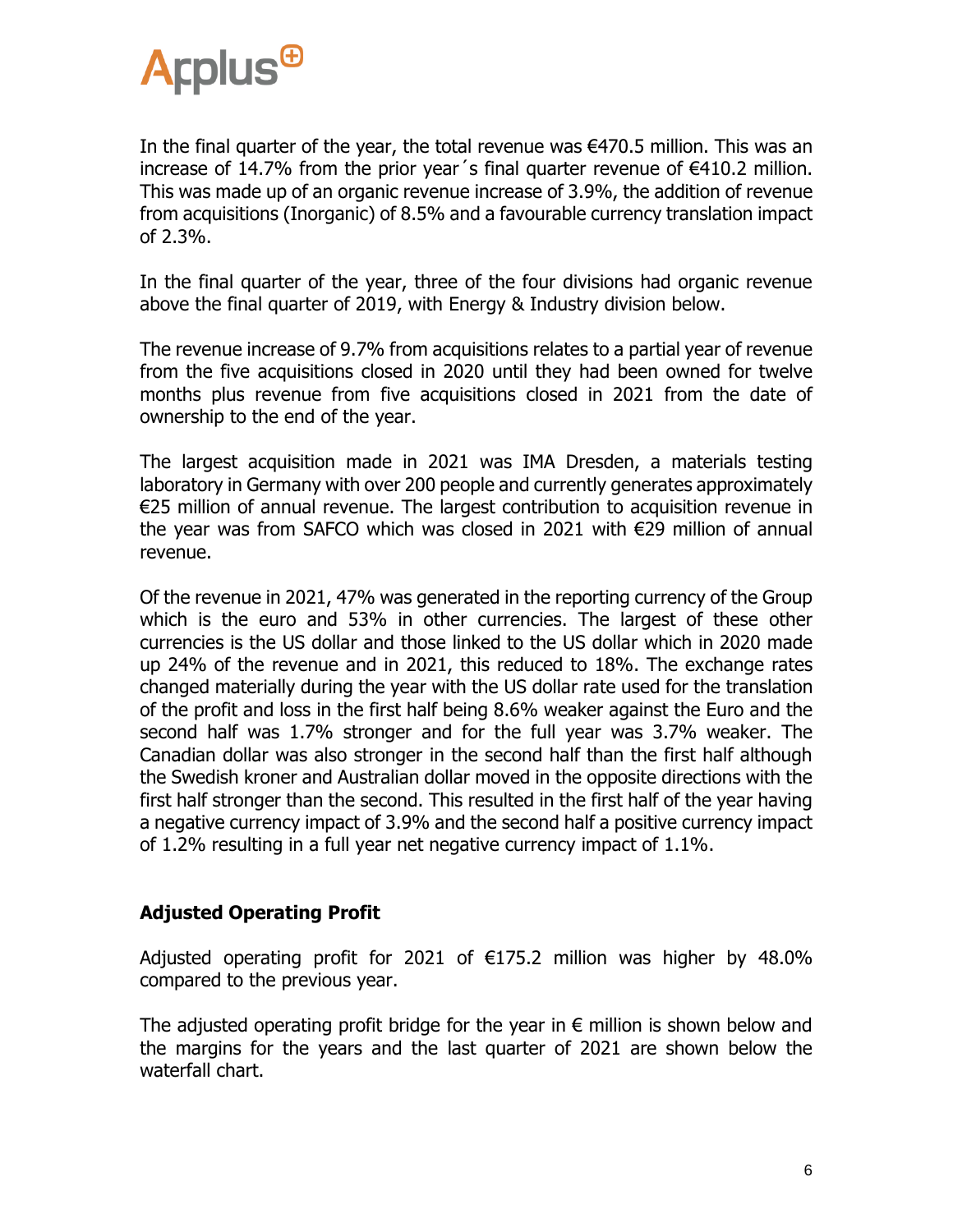

The total adjusted operating profit increase of 48.0% for the year was made up of an increase in organic adjusted operating profit at constant exchange rates of 28.1%, acquisitions (Inorganic) of 24.7% and an unfavourable currency translation impact of 4.8%.

The adjusted operating profit increase in the period came from all four divisions due to the strong recovery in the business after the impact in 2020 from the coronavirus pandemic.

The resulting adjusted operating profit margin for the year was 9.9%, significantly higher than the margin of 7.6% in the prior year and the margin for the last three quarters was over 10%. The improvement in the margin came from both the organic business and the acquisitions which, in total and individually, were all at higher margins than the Group level.

Compared to the adjusted operating profit margin in 2019 of 11.1%, the margin is still below due to lower margins still in Energy & Industry, Automotive and IDIADA. Laboratories division in 2021 was the only division with a higher margin than was reported in 2019.

In the final quarter of the year, the total adjusted operating profit was  $\epsilon$ 48.5 million an increase of 12.9% from the prior year final quarter of  $\epsilon$ 43.0 million and in-line with the final quarter of 2019 total adjusted operating profit of €48.6 million. This growth in last quarter adjusted operating profit was made up of a decrease in the organic component of 3.2%, the addition of 15.7% from acquisitions and a positive foreign currency impact of 0.4%.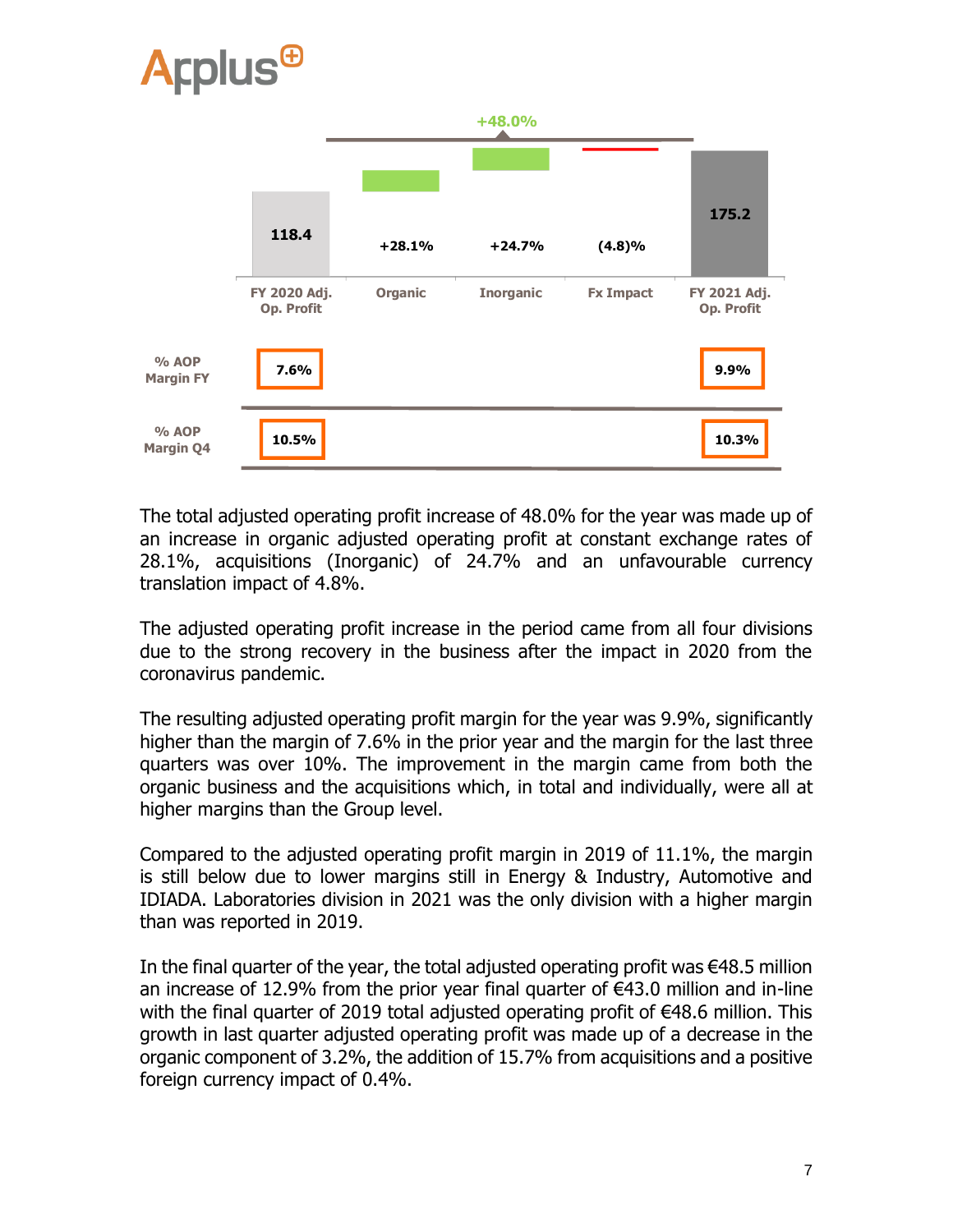

#### **Other Financial Indicators**

The reported operating profit was €101.5 million in the year compared to a reported operating loss of  $E117.4$  million in the previous period. The reported operating profit is after deducting the Other results of €73.7 million from the adjusted operating profit as detailed above.

The net financial expense in the profit and loss for the period was €25.9 million and includes  $\epsilon$ 7.5 million relating to the charge from IFRS16 and this is  $\epsilon$ 1.1 million higher than the previous period expense of  $\epsilon$ 24.8 million mainly due to the increase in net debt.

The profit before tax on an adjusted basis was  $\epsilon$ 149.4 million compared to  $\epsilon$ 93.6 million in 2020 and on a statutory basis was €75.6 million compared to a loss of €142.3 million in 2020. The adjusted profit before tax was significantly higher than for the corresponding period last year due mainly to the higher adjusted operating profit. The statutory profit before tax was additionally significantly greater due to the impairment charge in the prior year.

The effective tax charge for the year was €38.3 million which was higher than the prior year of €29.4 million. This gave an effective tax rate of 25.6% being lower than the rate in the prior period of 31.4% and in line with rate in 2019 of 25.2%. The lower effective tax rate is due to some operations in 2020 having losses which are not normally the case and where no deferred tax assets had been recognised against those losses. On a statutory basis, the reported tax was a charge of €25.6 million versus a credit of  $E1.2$  million in the prior year. The prior year had tax credits due to a release of the deferred tax liabilities of €16.7 million related to the one-off impairment in 2020.

Non-controlling interests increased from €17.2 million in 2020 to €17.8 million in 2021. The increase of €0.6 million in the period is mainly due to the higher profit from the minority interests, especially within the Automotive contracts in Galicia, Costa Rica and for the IDIADA business.

The adjusted net profit was  $\epsilon$ 93.3 million (2020:  $\epsilon$ 47.0m) and the adjusted earnings per share was 0.65 euros (or 65 cents) (2020: 0.33 euros) for the year. The statutory or reported net position was a net profit of €32.2 million versus the net loss of €158.2 million in the prior year, due mainly to the non-cash impairment charge of €165.0 million in 2020.

#### **Cash Flow and Debt**

Cash flow generation was good in the year due to a strong increase in EBITDA of €67.6 million or 31% and this was despite the increase in the level of working capital by €48.2 million from the year end position compared to the exceptional decrease in working capital of €86.1 million in the corresponding period. The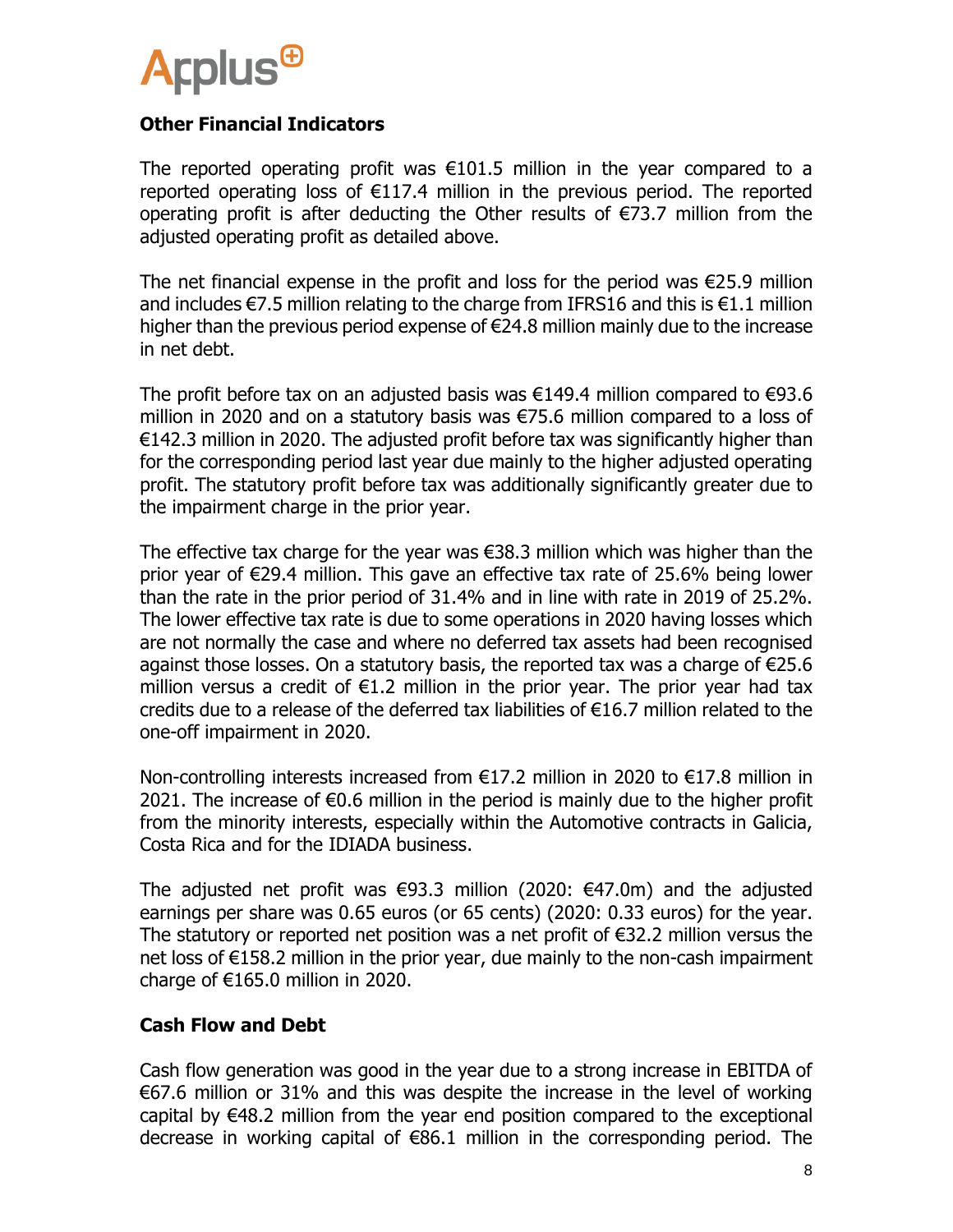

increase in working capital in 2021 reflects the change in revenue trends with 2021 increasing revenue and in 2020 there was a decrease in revenue.

Net capital expenditure on expansion of existing and into new facilities was €60.3 million (2020: €50.2m) which represented 3.4% (2020: 3.2%) of Group revenue.

Adjusted operating cash flow (after capital expenditure) was €177.5 million being €76.8 million or 30.2% lower than for the prior year period and this corresponded to a cash conversion rate of 62% (2020: 116%).

The increase in taxes paid of  $\in$ 19.4 million from  $\in$ 16.7 million paid in 2020 to  $\in$ 36.1 million paid in 2021, was due to the higher taxable profit as well as the prior year benefiting from some tax refunds and some permitted tax payment delays as part of the COVID-19 Government assistance schemes. The cash tax paid amount in 2021 is aligned with the effective tax charge of €38.3 million.

Summary of cash flow in  $\epsilon$  million is show below.

| FY     |         |               |                      |
|--------|---------|---------------|----------------------|
| 2021   | 2020    | <b>Change</b> |                      |
| 286.0  | 218.4   | 67.6          | 31.0%                |
| (48.2) | 86.1    |               |                      |
| (60.3) | (50.2)  |               |                      |
| 177.5  | 254.2   | (76.8)        | $(30.2)\%$           |
| (36.1) | (16.7)  |               |                      |
| (12.9) | (11.4)  |               |                      |
| 128.5  | 226.2   |               | $(97.6)$ $(43.2)\%$  |
| (8.5)  | (2.3)   |               |                      |
| (21.5) | 0.0     |               |                      |
| (18.5) | (11.5)  |               |                      |
| 80.0   | 212.4   |               | $(132.4)$ $(62.3)\%$ |
| (82.0) | (216.8) |               |                      |
| (2.0)  | (4.4)   |               |                      |
| (60.3) | (53.0)  |               |                      |
| 46.6   | 113.7   |               |                      |
| (2.1)  | (1.3)   |               |                      |
| 4.9    | (10.8)  |               |                      |
| (12.9) | 44.3    |               |                      |
|        |         |               |                      |

The figures shown in the table above are rounded to the nearest  $\epsilon 0.1$  million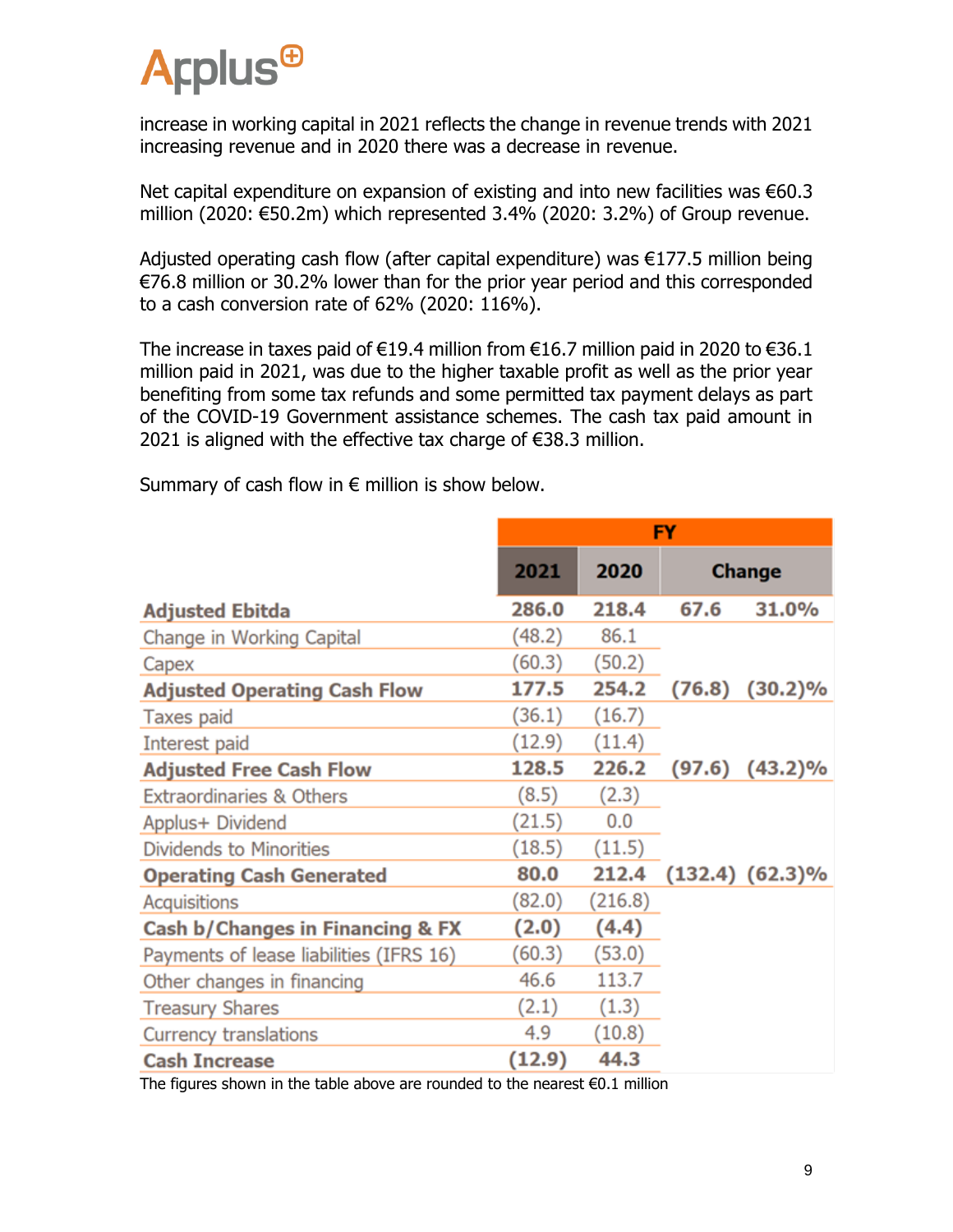

Adjusted Free Cash Flow was €128.5 million being €97.6 million or 43.2% lower than for the previous year.

There was an increase in the dividend distributions made in the period. The dividend to Applus+ Group shareholders was resumed in 2021 at the rate of 15 cents per share based on the 2020 full year adjusted net profit of  $\epsilon$ 47.0 million. The dividend to be paid in 2020, previously declared on the 2019 adjusted net profit, was cancelled due to the uncertainty surrounding the financial impact arising from the outbreak of COVID-19. The dividends paid to Minority share interests were increased due to higher profits following the recovery of revenue and profit in those subsidiaries.

The cash outflow for acquisitions of  $€82.0$  million relates to five that were closed in the period plus deferred consideration on acquisitions made in prior periods.

The final net cash decrease in the period was €12.9 million. This was from the cash outflow after acquisitions and before financing and foreign exchange of  $E2.0$ million, less the payment of lease liabilities of €60.3 million that before the new accounting standard of IFRS 16 used to be included within operating costs, a net increase in the drawdown of borrowings of €46.6 million, outflows relating to the purchase of treasury shares for management incentive plans of €2.1 million and favourable currency differences of  $\epsilon$ 4.9 million.

Net Debt was €803.4 million at the end of the year which was €62.0 million higher than the Net Debt position at the end of 2020 despite incurring €82.0 million in acquisitions and  $\epsilon$ 21.5 million in dividend payments to Applus+ Group shareholders.



The Net Debt waterfall chart in  $\epsilon$  million is shown below.

(1) Stated at annual average rates and excluding IFRS 16 as defined by bank covenant. Including IFRS 16 the ratio is 2.8x (31 December 2020: 3.1x)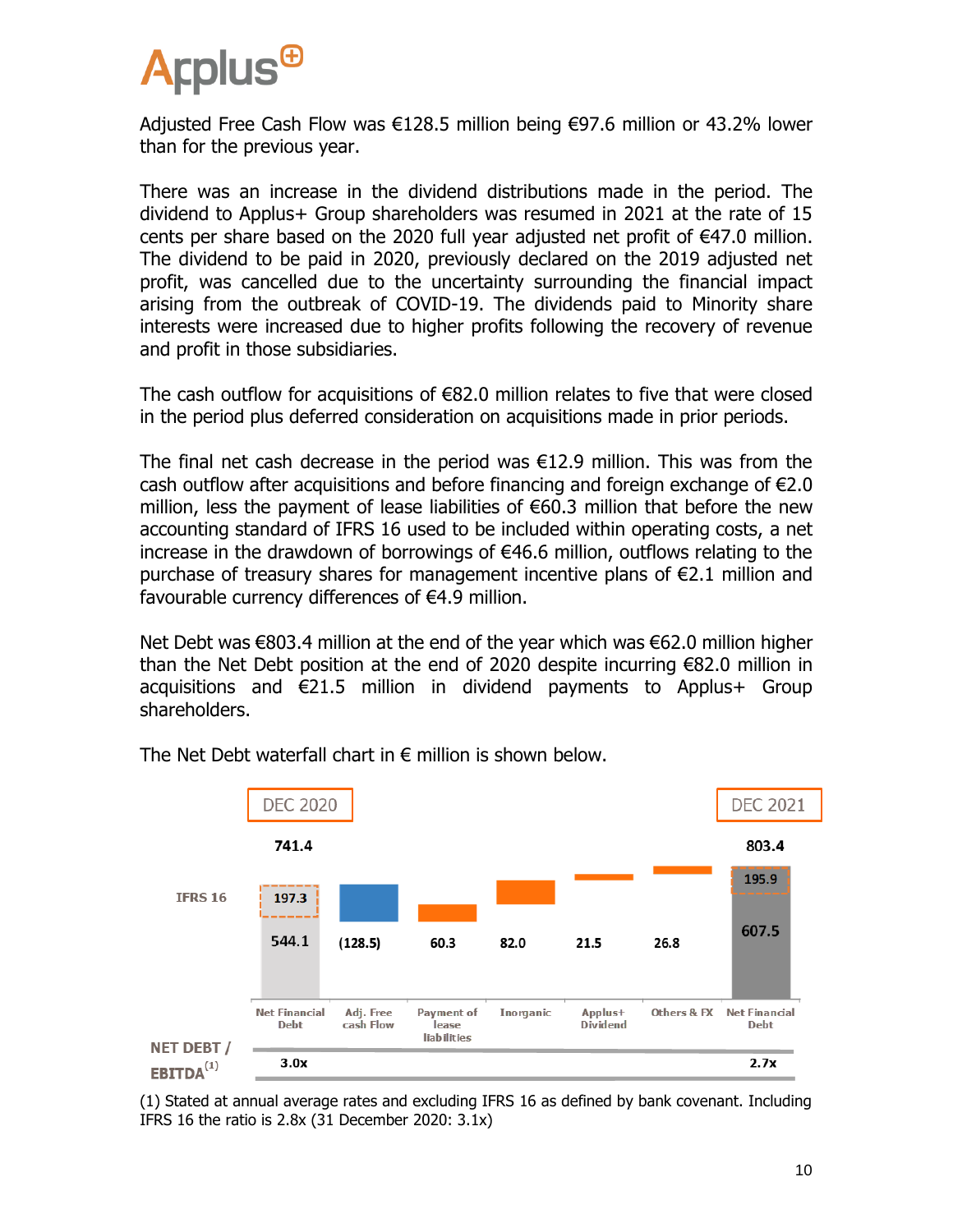

The resulting financial leverage of the Group measured as Net Debt to last twelve months Adjusted EBITDA was 2.7x (as defined by the bank covenant for the syndicated debt facilities and the US Private Placement notes) which was lower than at the end of the previous year (3.0x) due mainly to the higher EBITDA in the year compared to the previous year which was adversely impacted by the coronavirus pandemic. The covenant from the lenders is set at 4.0x to be tested twice a year at the end of June and the end of December.

The financial leverage calculation using the covenant definitions except for using current accounting standards including IFRS 16, is also shown in the footnote below the table and at 31 December 2021 was 2.8x compared to 3.1x at 31 December 2020.

At the end of the year, the available liquidity position was €588 million that is made up mostly of cash and long dated undrawn loan commitments.

#### **Dividend**

In recognition of the net adjusted earnings for 2021, strong cash flow, comfortable financial leverage, liquidity position and favourable future earnings and cash flow potential, the Board will propose to shareholders at the forthcoming Annual General Meeting on the  $31<sup>st</sup>$  May 2022, a dividend of 15 cents per share. This is the same amount as was last declared last year and paid in 2021 and is equivalent to €21.5 million (2020: €21.5 million) and is 23.0% (2020: 45.6%) of the adjusted net income of €93.3 million as shown in the summary financial results table. If approved at the Annual General Meeting, the dividend will be paid to shareholders on the 7<sup>th</sup> July 2022.

The dividend policy for the Group was updated and announced at the recent Strategy Update on  $30<sup>th</sup>$  November 2021 that included the capital allocation plan for the three years 2022 to 2024. It is to pay an annual dividend equivalent to 20% of the prior year adjusted net earnings and subject to a minimum payment of 15 cents per share.

#### **Share buyback programme**

A share buyback programme was announced would commence in 2022 as part of the strategic plan for 2022 – 2024 that was presented to the market on 30 November. The target is to buy back 5% of the issued share capital of the Group and subsequently cancel these. On the 26<sup>th</sup> January 2022 this was formally approved by the Board and on the  $27<sup>th</sup>$  January, this was communicated to the CNMV which is the Spanish regulatory authorities with the limits and conditions behind the programme.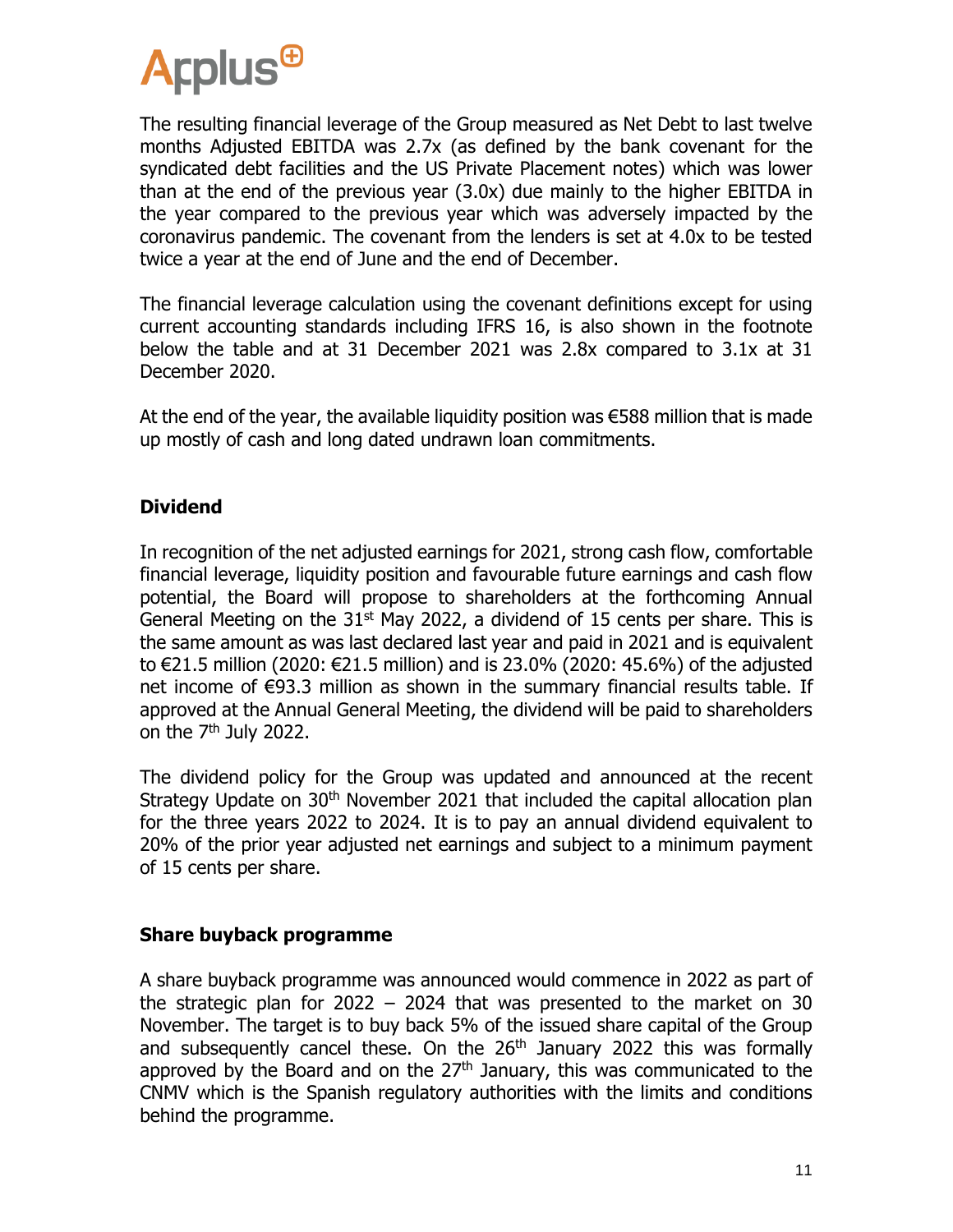To monitor the progress of the share buyback and see the number of shares held in Treasury until such time as they are transferred or cancelled, please visit the investor relations section of the Applus Group website.

#### **Acquisitions**

Applus+ has always been active in investing in companies that add complementary services and end-markets and this has accelerated over the last 2 years with the acquisition of ten companies in 2020 and 2021 for a consideration of €307 million. These bring to the Group an additional €192 million of annual revenue and are already delivering material synergies whilst accelerating the mix in the portfolio of businesses towards markets with higher growth and margins.

In 2021 the Group signed four acquisitions and closed five. The acquisition of SAFCO was agreed and announced in 2020 but was not closed until 2021. The four acquisitions agreed and closed in 2021 were:

Inecosa and Adícora, services for the Power sector in Spain in March 2021 with revenue of €6 million. Joined the Energy & Industry division.

IMA Dresden, a materials testing laboratory in Germany in May 2021 with revenue of €25 million. Joined the Laboratories division.

Enertis, services for solar power, in July 2021 with revenue of €20 million. Joined the Energy & Industry division.

Mipel SA, a metrology services company, in October 2021 with revenue of under €2 million. Joined the Laboratories division.

The acquisition of SAFCO, the construction testing and inspection services company in Saudi Arabia, was signed and agreed in 2020 but closed in June 2021. Annual revenue of this company is €29 million and the company joined the Energy & Industry division.

#### **Environmental, Social and Governance**

2021 was another year of strong progress in the ambit of environmental, social and governance (ESG). The Group is moving towards embedding environmental changes within its business and operations including reducing the adverse impact of its operations on the environment and diversifying the portfolio of services to better manage the risks and opportunities that come with climate change. The Group comprises a wide range of over 25,000 people in more than 70 countries around the world. Applus+ recognises the importance of keeping all the employees safe, managing their training as well as the well-being and fairness in the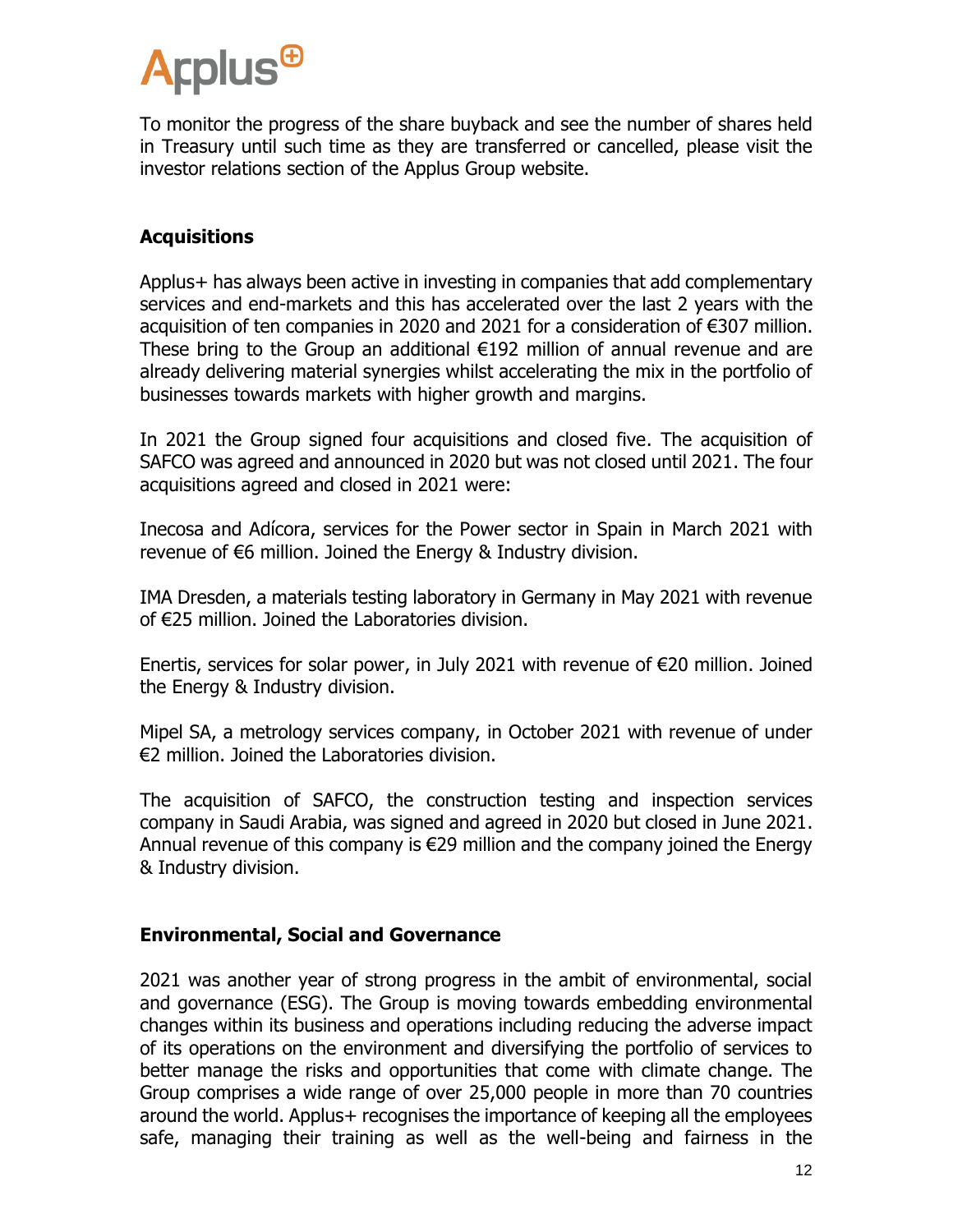

workplace as this benefits the individuals and in turn this benefits the business and society. As a trusted partner to our stakeholders, the Group has also been strengthening key areas to deliver our vision for good governance and is proud to have an industry leading governance framework.

2021 was the first year that the Group set specific targets to be achieved relating to environmental, social and governance and not only was this an effective learning experience, but it also had a successful outcome with most of the targets being met. At the strategy presentation at the end of the November, new targets were presented to the market for the period 2022 to 2024 and for these to be linked to remuneration. There will be new targets set for the annual bonus for management and this will be filtered down to lower levels of management as well as new targets that will be linked to the long-term incentive plan. Crucially, the Group has signed up to the Science Based Targets Initiative to become net zero by 2050. At the time of writing this report, Applus+ had been accepted into the programme.

The external ESG ratings´ agencies that perform their independent analysis on the Group, taking different perspectives and approaches, have all recognised and confirmed the Group´s resilience and commitment to sustainability validating the progress made and alignment to the strategic objectives. A new and impressive "low risk" rating (15.6) was received from Sustainalytics during the year together with renewed strong ratings from MSCI ESG Ratings (AA), Gaïa (71/100), the CDP (B) and being included in the FTSE4GoodIBEX.

#### **Outlook**

The outlook for the current year is in line with the Strategy Plan and includes the continued focus on portfolio mix quality improvement through selected divestments of some non-strategic operations and acquisitions. It is expected that organic revenue will increase by mid to high-single digit and for the adjusted operating profit margin to improve year on year.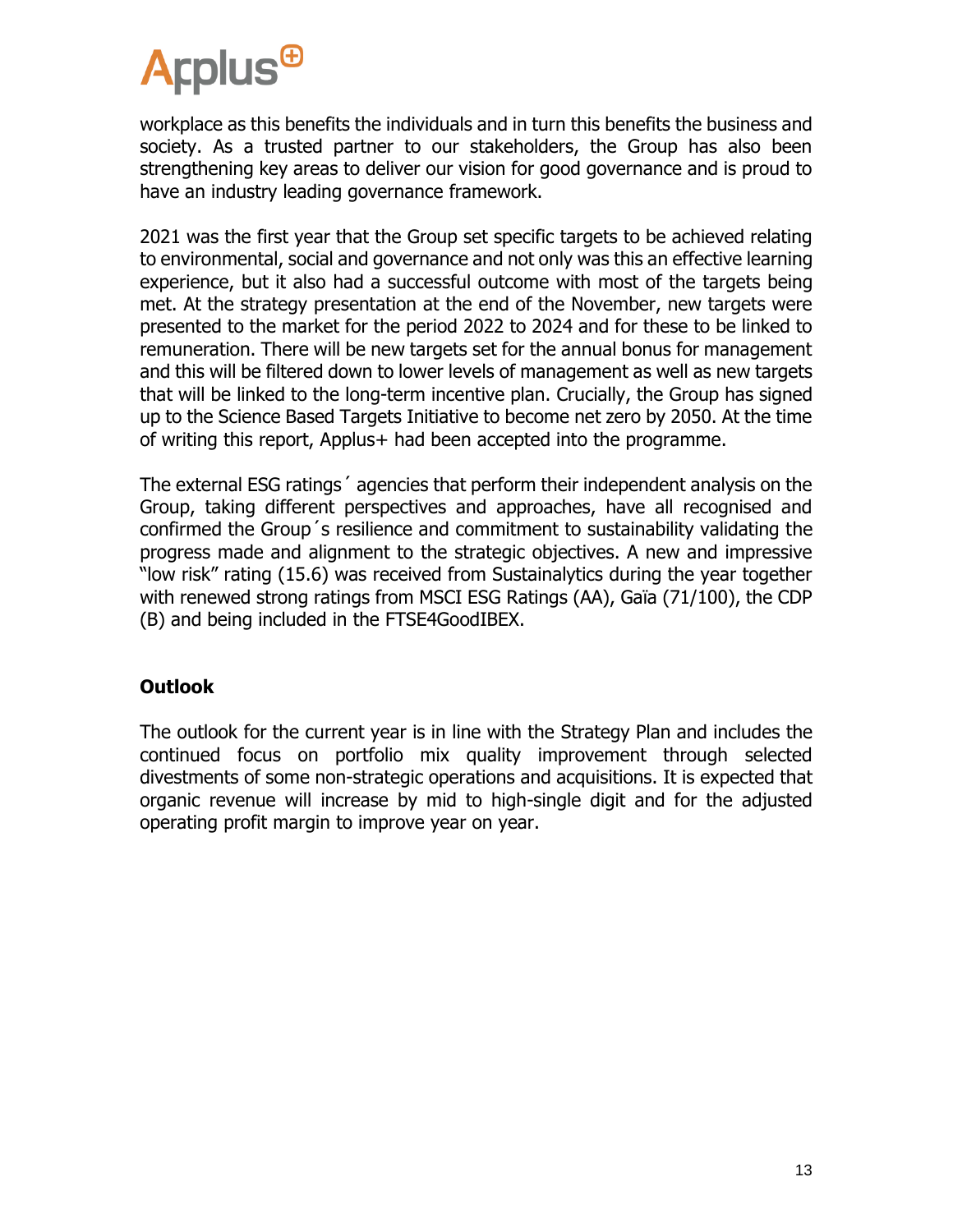

### **Operating review by division**

The Group operates through four global business divisions: Energy & Industry Division, Automotive Division, IDIADA Division and Laboratories Division, and the respective shares of 2021 revenue and adjusted operating profit are shown below.



**Energy & Industry**

The Energy & Industry Division is a world leader in non-destructive testing, industrial and environmental inspection, quality assurance and quality control, engineering and consultancy, vendor surveillance, certification and asset-integrity services.

The Division designs and deploys proprietary technology and industry know-how across diverse sectors, helping our clients to develop and control industry processes, protect assets and increase operational and environmental safety. The services are provided for a wide range of industries including oil and gas, power, construction, mining, aerospace and telecommunications.

Revenue for Energy & Industry for the year was €942.5 million, which was 3.9% higher than the revenue in 2020 and the Adjusted Operating Profit for the year was €59.4 million which was 43.7% higher than in 2020 resulting in an adjusted operating profit margin of 6.3%. These results in  $\epsilon$  million and the percentage changes from 2020 are broken down into organic, inorganic and foreign exchange and are shown in the following table.

|                 | <b>FY</b> |       |               |                          |                           |           |
|-----------------|-----------|-------|---------------|--------------------------|---------------------------|-----------|
|                 | 2021      | 2020  | <b>Change</b> | <b>Organic</b>           | <b>Inorganic</b>          | <b>FX</b> |
| <b>Revenue</b>  | 942.5     | 907.3 | 3.9%          |                          | $1.1\%$ $4.0\%$ $(1.2)\%$ |           |
| Adj. Op. Profit | 59.4      | 41.4  |               | 43.7% 32.9% 16.8% (6.0)% |                           |           |
| % AOP Margin    | 6.3%      | 4.6%  |               |                          |                           |           |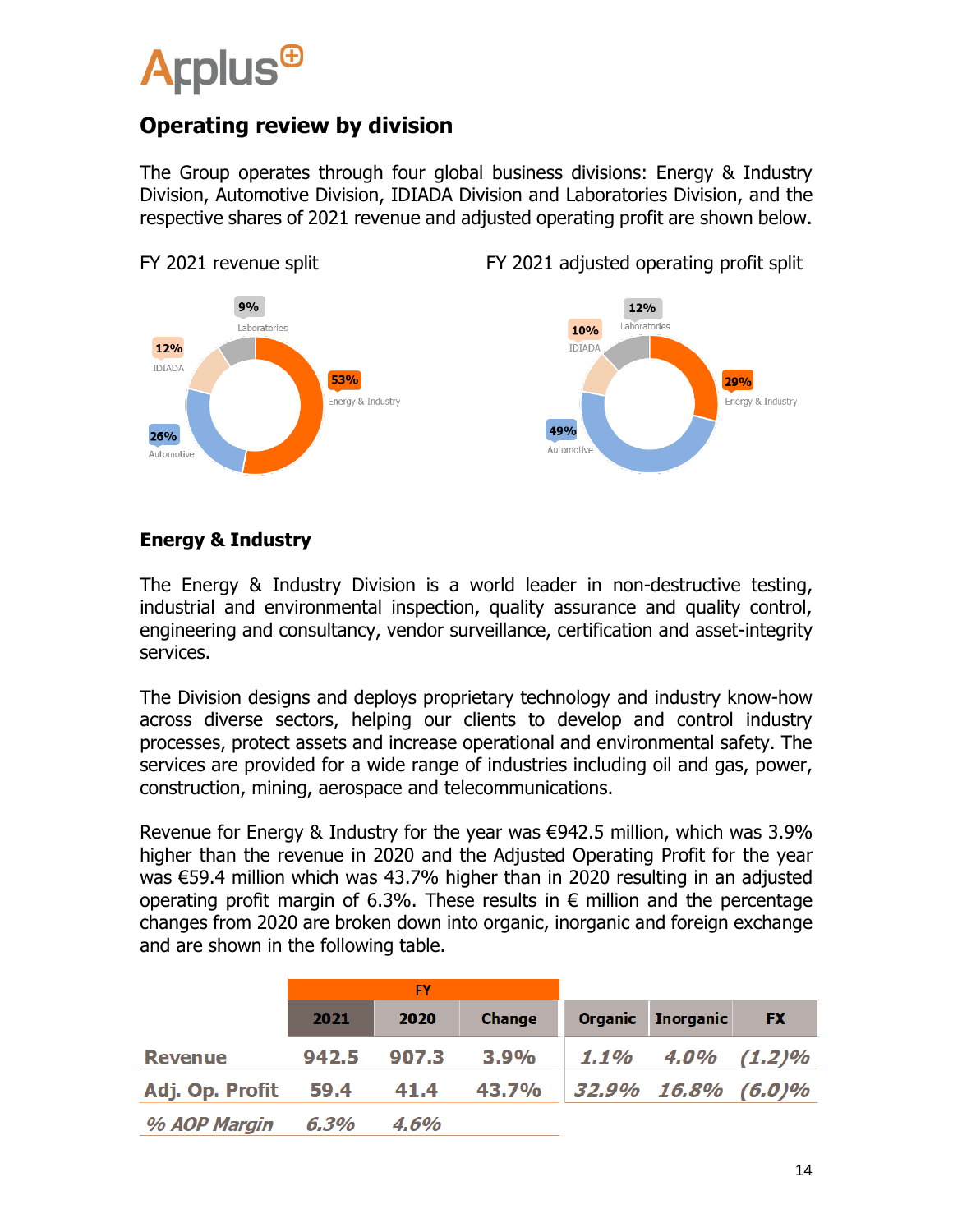Following the significant reduction in year on year revenue and adjusted operating profit in 2020, due to the impact of the coronavirus pandemic on the business and operations, the division has seen a recovery in the last three quarters of 2021 with strong year on year growth.

Organic revenue at constant exchange rates for the full year increased by 1.1%. There was additional revenue of 4.0% from the three acquisitions closed in the year of Enertis in July, Inecosa and Adícora in March and also SAFCO was the biggest contributor to acquisition revenue, that was closed in June although signed and agreed in December 2020. Currency translation decreased reported revenue by 1.2% mainly because of the weaker US dollar and Latin American currencies against the Euro with some offset from the Australian and Canadian dollars.

At constant exchange rates, organic adjusted operating profit increased by 32.9% being significantly more than the organic revenue increase. There was also a high increase in profit from the contribution from acquisitions of 16.8% and a negative currency impact of 6.0% on adjusted operating profit.

The adjusted operating profit margin increased by 170 basis points from 4.6% for 2020 to 6.3% in 2021 with this increase coming from both the organic and acquisition growth in revenue and profit and some dilution from currency. Further improvement of the margin remains a key focus.

In the final quarter of the year, reported revenue was €253.1 million compared to revenue of €220.4 million in the final quarter of 2020 or 14.8% higher. This was mainly due to an increase in organic revenue of 4.6%, the revenue from the acquisitions added 7.2% and a positive impact from currency translation of 3.0%.

The division has seen a recovery in the business including the resumption of some projects that had been delayed during the pandemic. Furthermore, the division is aligning itself with the global megatrend of the energy transition and using technology and digital tools to provide higher value services and leveraging synergies from the acquisitions made to drive future performance.

By region, Southern Europe and Latin America are strongest and well above pre covid levels due to attractive end markets exposure.

Power, Renewables and Infrastructure end markets that now represent 52% of division revenues, delivered high-single digit organic growth with particular strength in Renewables which made up 5% of the division revenue. It is expected that this part of the business will have strong growth going forward led by geographic expansion and the energy transition where electricity generation and distribution is expected to continue to migrate from fossil fuels to renewables where Applus+ is well positioned to serve through the Energy & Industry division within the Power business line.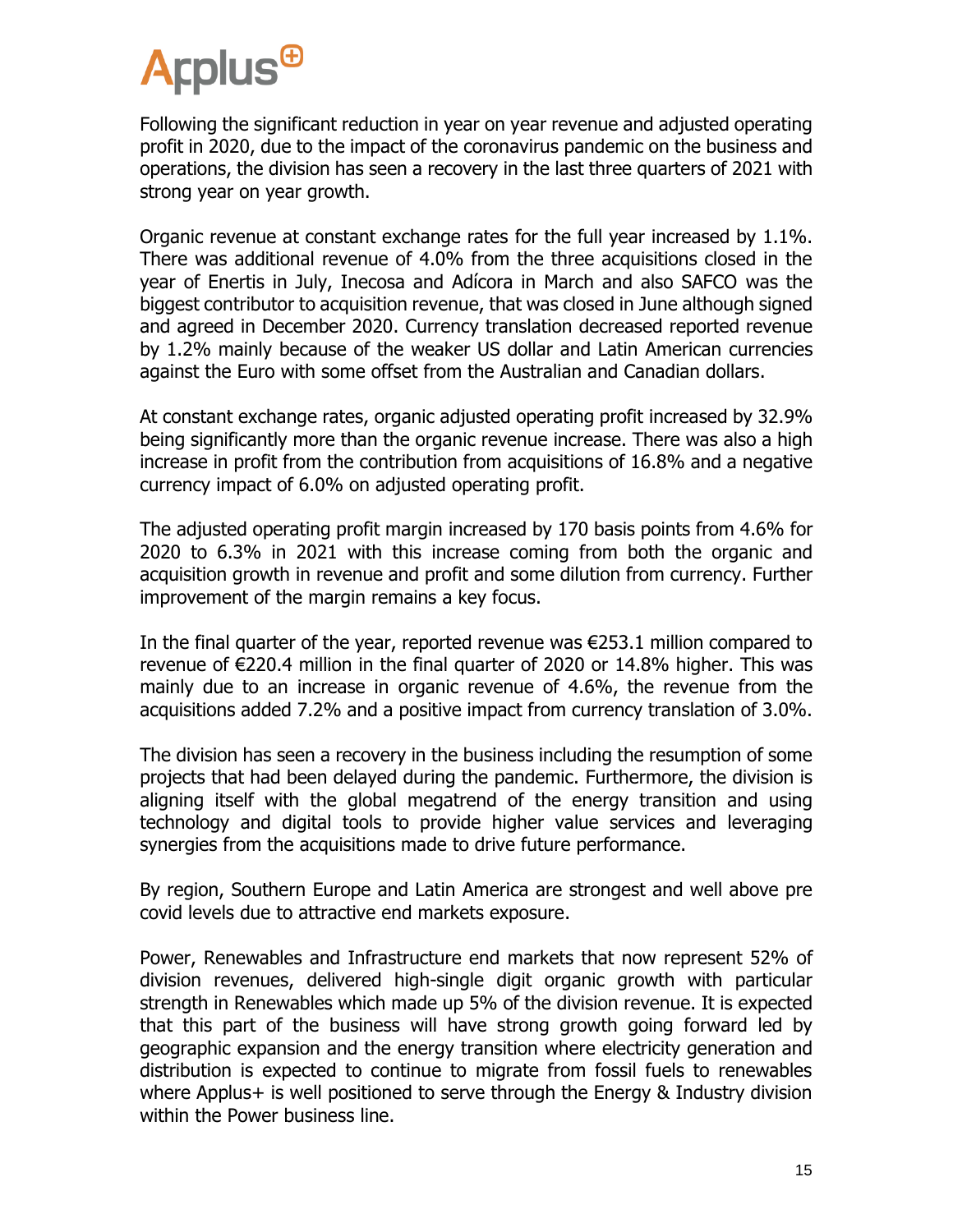

The business that services the Oil & Gas end market for operational expenditure for maintenance and inspection work (Opex) is recovering well with low single digit growth at constant rates for the year although as a percentage of the division revenue it decreased from 43% to 40%. This business has been resilient over the last few years and is expected to continue growing as the extensive infrastructure and assets that continue to be used for production and delivery of oil and gas are getting older and regulations tighter, increasing the requirement for inspection.

The business that services the Oil & Gas end market for new investments and new build (Capex) continues to decrease in revenue and now represents 8% of total revenue of the division (4% of the Group) versus 13% (7% of the Group) in 2020. This business has been heavily impacted since 2015 due to the significant decrease in capex investment by the industry and is the most sensitive to the oil price and the energy transition to lower carbon emissions. The revenue in this part fell by 30% at constant rates in 2021.

The three acquisitions that were completed and included within the Energy & Industry division in 2021 add €55 million of revenue to the division on an annual basis at an overall margin above the division and are expected to grow revenue and profit strongly. The first acquisition that was completed was in Spain of two separate companies called Inecosa and Adícora with €6 million of annual revenue and which were bought from Iberdrola in March and provide services to the power industry including for renewable power and green hydrogen manufacture and distribution. The second completed deal was that of SAFCO with €29 million of annual revenue, in Saudi Arabia that provides services to the fast-growing construction industry in the region. And the third acquisition closed in the year was of Enertis in Spain, with €20 million of annual revenue and which provides services to the solar energy market as well as for energy storage.

#### **Automotive**

The Automotive Division delivers statutory-vehicle-inspection services for safety and emissions, globally. The Division's programmes inspect vehicles in jurisdictions where transport and systems must comply with statutory technical-safety and environmental regulations.

Applus+ is one of the global leaders in statutory vehicle inspection. It operates 30 programmes in 14 countries, carrying out directly over 17 million inspections plus a further 10 million were delivered by third parties across Spain, Ireland, Sweden, Denmark, Finland, Andorra, the United States, Argentina, Georgia, Chile, Costa Rica, Ecuador, Mexico and Uruguay. The market for statutory vehicle inspection for safety and emissions is expected to continue growing well in existing and new markets.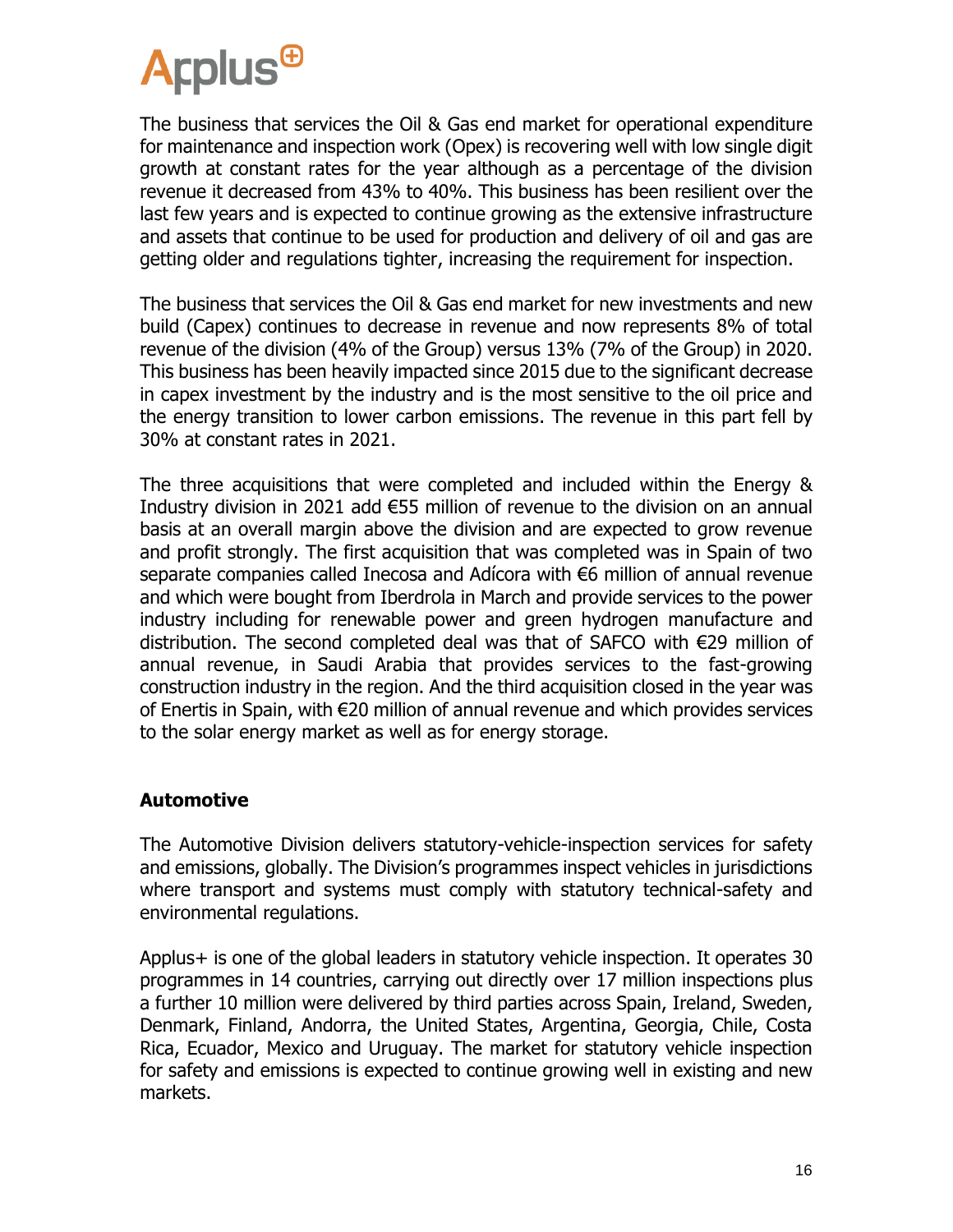Revenue for Automotive for the year was €456.8 million, which was 28.4% higher than the revenue in 2020 and the Adjusted Operating Profit for the year was €99.9 million which was 21.1% higher than in 2020 resulting in an adjusted operating profit margin of 21.9%. These results in  $\epsilon$  million and the percentage changes from 2020 are broken down into organic, inorganic and foreign exchange and are shown in the following table.

|                 | <b>FY</b> |       |                          |                |                   |           |
|-----------------|-----------|-------|--------------------------|----------------|-------------------|-----------|
|                 | 2021      | 2020  | <b>Change</b>            | <b>Organic</b> | <b>Inorganic</b>  | <b>FX</b> |
| <b>Revenue</b>  | 456.8     | 355.8 | 28.4% 12.7% 17.6% (1.9)% |                |                   |           |
| Adj. Op. Profit | 99.9      | 82.5  | 21.1%                    |                | 6.4% 17.9% (3.2)% |           |
| % AOP Margin    | 21.9%     | 23.2% |                          |                |                   |           |

The division had very strong results for the year due mainly to the recovery in inspections and market share gains in Spain and Sweden. Revenue on some of the contracts in 2020 was impacted by the forced closure of many of the stations due to the coronavirus pandemic and in 2021 the impact was significantly less with all the contracts returning to normal activity levels. Furthermore, in the liberalized markets within Spain and for Sweden, the Automotive division is confident to have won market share due to superior marketing and service to the competitors.

Organic revenue at constant exchange rates increased by 12.7%. There was additional revenue of 17.6% related to ten months of contribution from the acquisition in 2020 of Besikta in Sweden. Currency translation decreased reported revenue by 1.9% mainly because of the weaker South American currencies and US dollar against the Euro.

At constant exchange rates, organic adjusted operating profit increased by 6.4% being less than the organic revenue increase. There was also a high increase in profit from the contribution from acquisitions of 17.9% and a negative currency impact of 3.2% on adjusted operating profit.

The adjusted operating profit margin decreased by 130 basis points from 23.2% for 2020 to 21.9% in 2021. The margin remains strong for this division and this is despite the change in the mix of countries with a higher weighting of lower margin contracts in 2021 versus 2020 with the programmes in Ireland and Sweden being the two key impacts.

In the final quarter of the year, reported revenue was  $\epsilon$ 107.5 million which was in-line with the final quarter of 2020 which had revenue of €107.9 million. This was mainly due to the acquisition revenue of 6.0% for one month from the acquisition of Besikta, less 7.9% organic revenue and a positive impact from currency translation of 1.5%. The organic revenue in the final quarter was less than in the previous year due to the previous year benefiting from additional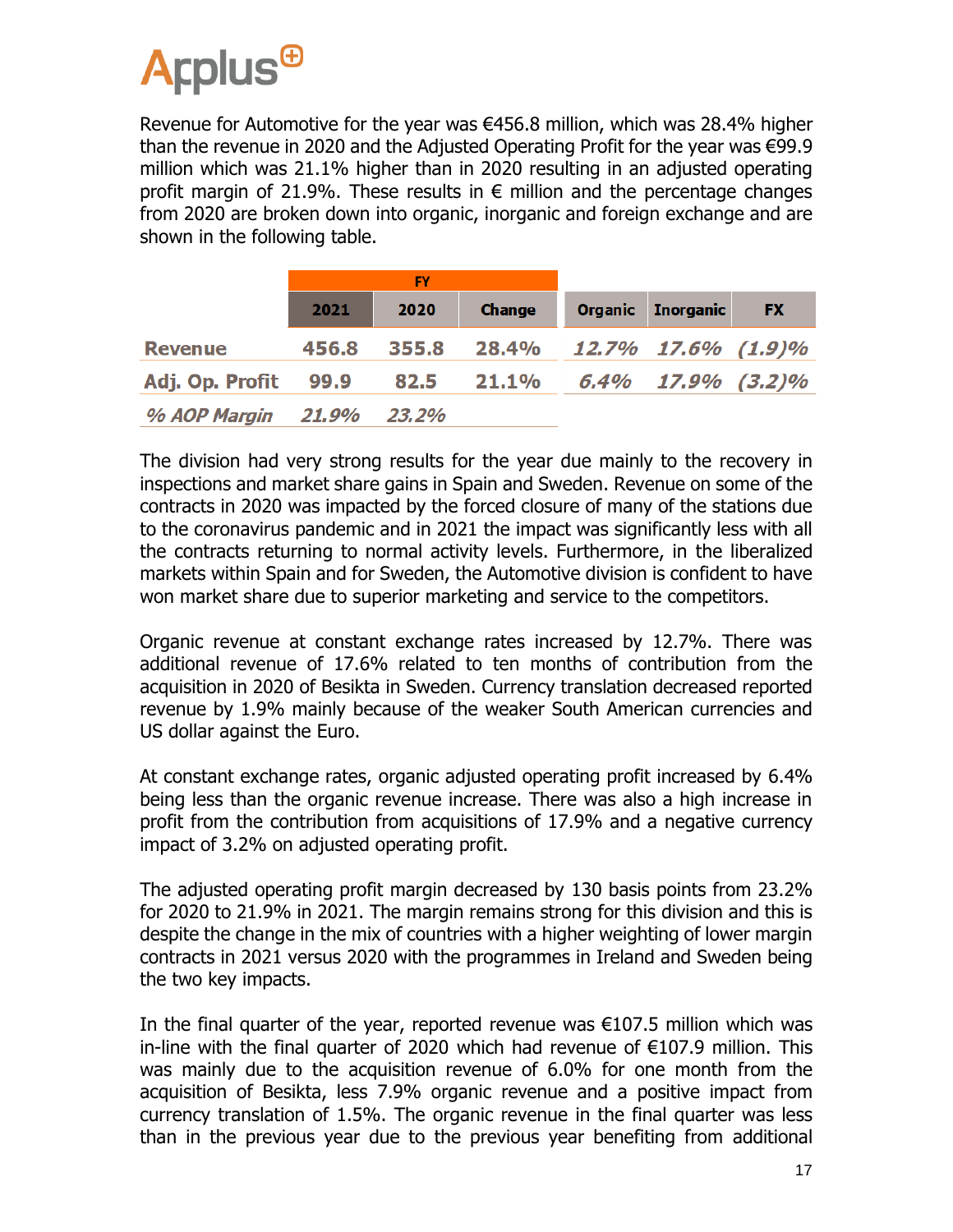

revenue following pent-up demand after the closure of the stations earlier in the year.

After the period end, the Company was pleased to announce that the contract to perform statutory vehicle inspections in the region of Galicia in Spain will continue until at least the end of 2027. The contract generated  $\epsilon$ 53 million in revenue in 2021 and was otherwise set to end in December 2023. This latest extension is a continuation of the strong renewal track record with 18 in the last ten years accounting for €175 million annual revenue, 19 new programmes awarded with €32 million of annual revenue, two contracts lost to competition accounting for €9 million annual revenue and one discontinued programme with €8 million annual revenue.

There are five contracts that are due to end in 2022, of which three, Costa Rica, Buenos Aires and Massachusetts, are now expected to be extended although it is too soon to say for the other two. New contracts that have been awarded in the last few years in Ecuador and Mexico are expected to be up and running in 2022 contributing €5 million in annual revenue and these will partly compensate for the loss of the contract in Connecticut that had €8 million of annual revenue.

There are further opportunities in Latin America that the division is pursuing.

#### **IDIADA**

IDIADA A.T. (80% owned by Applus+ and 20% by the Government of Catalonia) has been operating under an exclusive contract from the 351-hectare technology centre near Barcelona (owned by the Government of Catalonia) since 1999. The contract to operate the business runs until September 2024 and although it is renewable in five-year periods until 2049, it has been decided that there will be no further extensions but a tender for a new 20 or 25 year concession.

IDIADA A.T. provides services to the world's leading vehicle manufacturers for new product development activities in design, engineering, testing and homologation.

Revenue for IDIADA for the year was €224.3 million, which was 11.3% higher than the revenue in 2020 and the Adjusted Operating Profit for the year was €19.5 million which was 69.0% higher than in 2020 resulting in an adjusted operating profit margin of 8.7%. These results in  $\epsilon$  million and the percentage changes from 2020 are broken down into organic, inorganic and foreign exchange and are shown in the following table.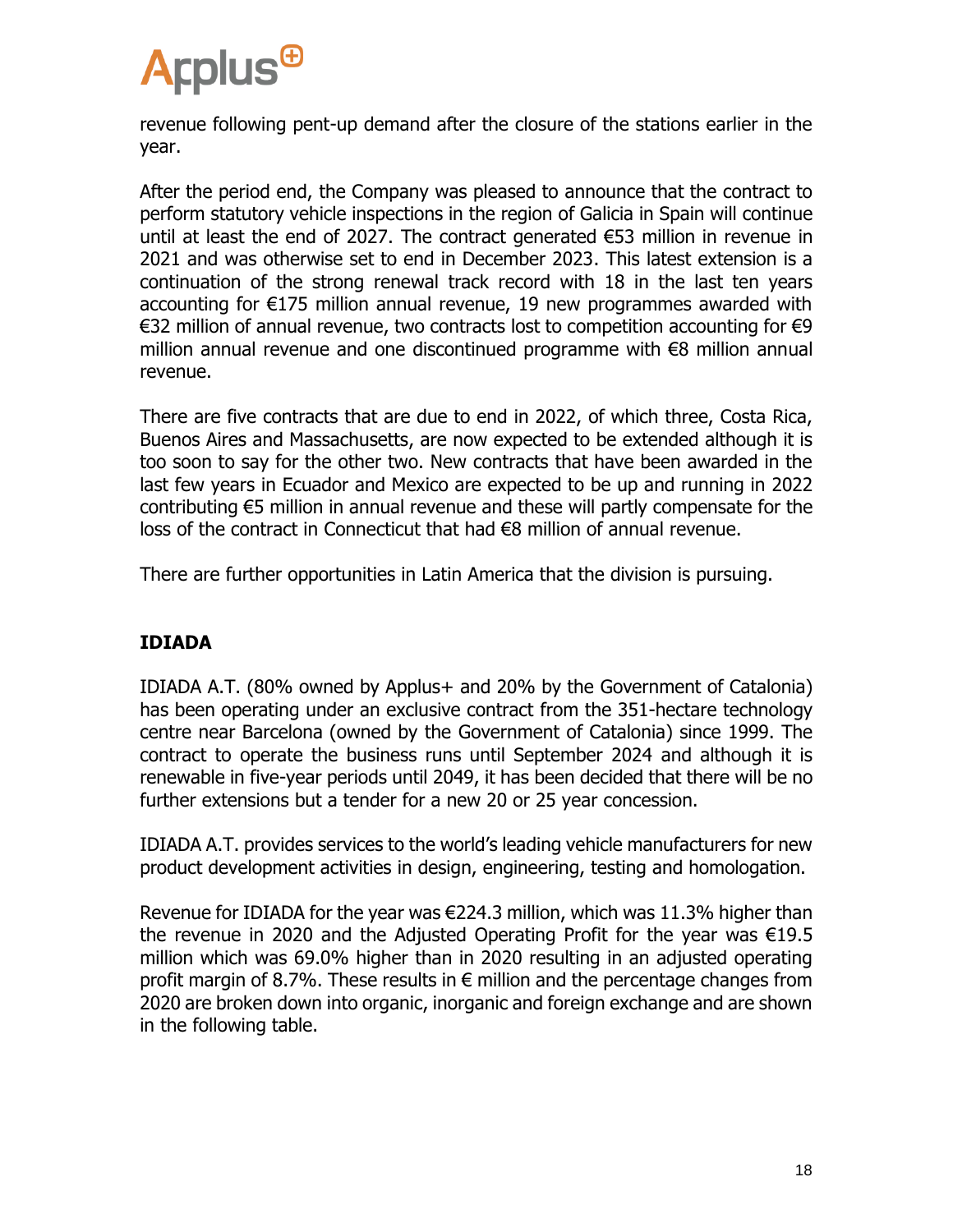|                                       | <b>FY</b> |         |               |                |           |
|---------------------------------------|-----------|---------|---------------|----------------|-----------|
|                                       | 2021      | 2020    | <b>Change</b> | <b>Organic</b> | <b>FX</b> |
| <b>Revenue</b>                        | 224.3     | 201.5   | <b>11.3%</b>  | 11.1%          | 0.2%      |
| Adj. Op. Profit                       | 19.5      | 11.5    | 69.0%         | 68.0%          | 1.0%      |
| % AOP Margin                          | 8.7%      | $5.7\%$ |               |                |           |
| Adj. Op. Profit excl. $AD^{(1)}$ 23.7 |           | 14.4    |               |                |           |
| % AOP Margin                          | 10.6%     | 7.2%    |               |                |           |

(1) AD is IDIADA Accelerated Depreciation to adapt assets useful life to contract/concession duration

Organic revenue at constant exchange rates increased by 11.1% and currency translation was almost flat with a 0.2% benefit to revenue growth.

At constant exchange rates, organic adjusted operating profit increased by 68.0% being significantly more than the organic revenue increase with a 1.0% benefit to profit growth from currency.

The adjusted operating profit margin increased by 300 basis points from 5.7% for 2020 to 8.7% in 2021. There was good margin improvement in the year from the increase in revenue and this is despite the high margin proving ground in Spain operating at 65% capacity which is less than the full capacity it used to be at precovid. The capacity has increased each quarter in 2021 with the final quarter running at 80%.

The IDIADA concession is due to end in September 2024 unless it is renewed for a further five years or if as expected, there is a tender for a new 20 or 25 year contract which is won by Applus+. In the meantime, the assets of the business must undergo accelerated depreciation to nil value by the end of the concession. Excluding the IDIADA Accelerated Depreciation the margin would be 190 basis points higher at 10.6% in 2021 and the increase in margin from 2020 to 2021 would be 340 basis points.

In the final quarter of the year, reported revenue was €62.6 million, 21.9% higher than the final quarter revenue in 2020 of €51.4 million and it was in line with the revenue of €62.5 million in the final quarter of 2019. The final quarter revenue growth on 2020 was made up of 20.2% organic and 1.7% from currency translation.

The division was severely impacted by the coronavirus pandemic in 2020 and had a strong recovery in 2021 including a material rebound in activity and revenue in the last quarter of the year with the current revenue run rate now above the levels before the coronavirus pandemic.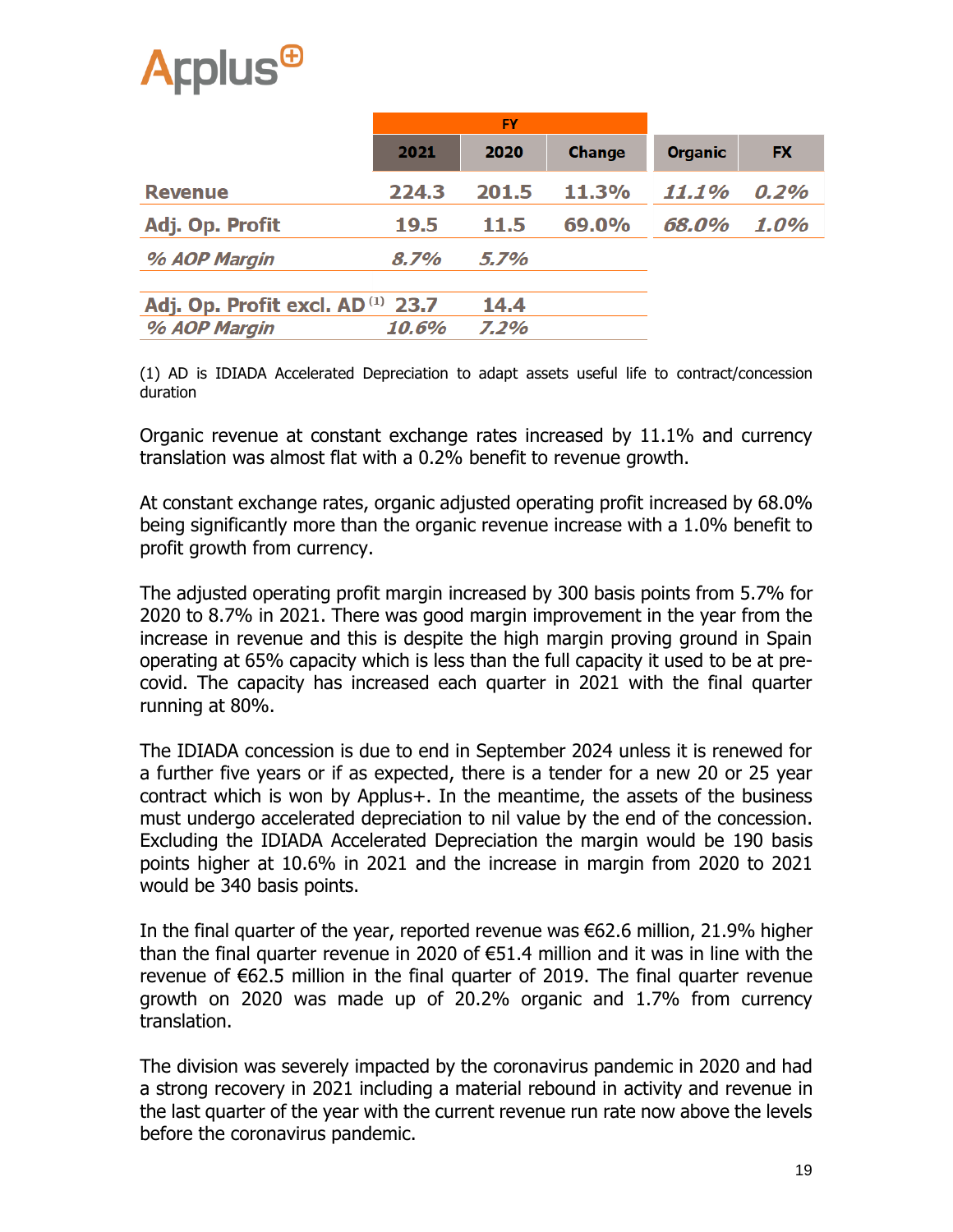

The division is geared towards new investment in the rapidly changing vehicle technologies and is currently benefiting from the strong growth in electric and hybrid vehicles that in 2021 accounted for 40% of the division revenue, up from 25% in 2020 with combustion engines becoming a smaller part every year.

The tender for a new 20 or 25-year concession by the Government of Catalonia from September 2024 when the current five-year extension ends is expected to take place within the next few months.

#### **Laboratories**

The Laboratories Division provides testing, certification and engineering services to improve product competitiveness and promote innovation. The Division operates a network of multidisciplinary laboratories in Europe, Asia and North America.

With cutting-edge facilities and technical expertise, the Division's services add high value to a wide range of industries, including aerospace, automotive, electronics, information technology and construction.

In 2021, the Laboratories Division acquired two companies which are discussed below, to add to the three purchased in 2020 and seven purchased in the previous three years.

Revenue for Laboratories division for the year was  $E153.2$  million, which was 64.9% higher than in 2020 and the Adjusted Operating Profit for the year was €25.6 million which was 162.8% higher than in 2020 resulting in an adjusted operating profit margin of 16.7%. These results in  $\epsilon$  million and the percentage changes from 2020 are broken down into organic, inorganic and foreign exchange and are shown in the following table.

|                 | <b>FY</b> |       |                         |  |                          |           |
|-----------------|-----------|-------|-------------------------|--|--------------------------|-----------|
|                 | 2021      | 2020  | <b>Change</b>           |  | <b>Organic</b> Inorganic | <b>FX</b> |
| <b>Revenue</b>  | 153.2     | 92.9  | 64.9% 8.7% 56.2% (0.0)% |  |                          |           |
| Adj. Op. Profit | 25.6      | 9.7   | 162.8% 63.3% 99.2%      |  |                          | 0.3%      |
| % AOP Margin    | 16.7%     | 10.5% |                         |  |                          |           |

Organic revenue at constant exchange rates increased by 8.7% for the year. There was additional revenue of 56.2% related to the contribution from the two acquisitions made in 2021 and a part year contribution from the three acquisitions made in 2020. Currency translation had a net nil effect.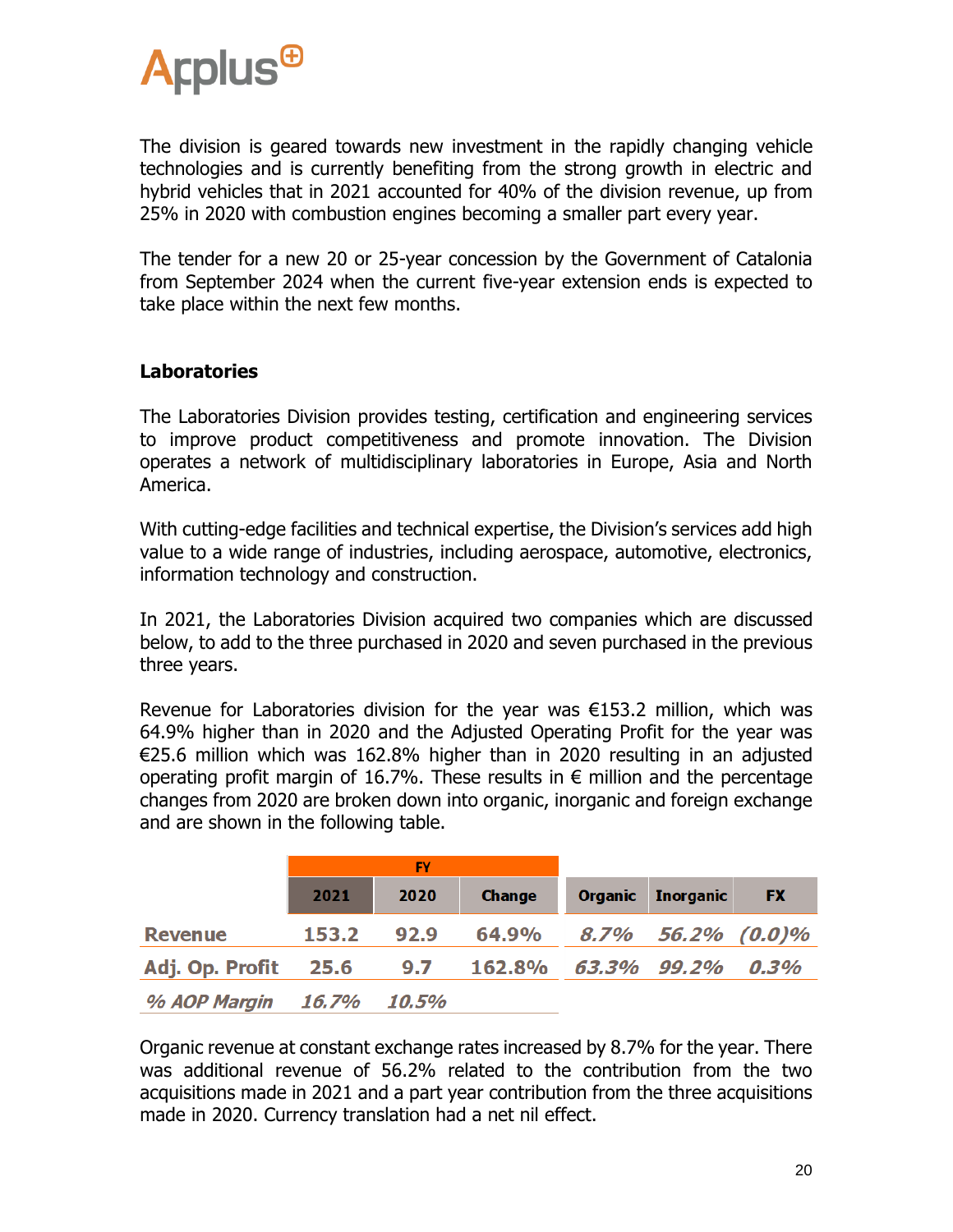

At constant exchange rates, organic adjusted operating profit increased by 63.3% being more than the organic revenue increase. There was a contribution from the acquisitions of 99.2% and a flat currency impact of 0.3%.

The adjusted operating profit margin increased by 620 basis points from 10.5% for 2020 to 16.7% in 2021 with this increase coming from the organic revenue increase and the higher margin acquisitions. The 2021 margin of 16.7% is the highest margin ever generated by the division.

In the final quarter of the year, reported revenue was €47.3 million compared to revenue of €30.5 million in the final quarter of 2020 or 55.1% higher. This was mainly due to the acquisitions that had been made during the year adding 40.9% to revenue with organic revenue also adding 12.2% and a positive impact from currency translation of 2.0%. The final quarter revenue growth was very strong and the organic revenue at constant exchange rates had a last quarter revenue in 2021 above that of 2019.

The Laboratories division had strong performance in 2021 compared to 2020 which was significantly affected by the coronavirus pandemic, despite continued challenging conditions in the aerospace market and semi-conductor shortages.

The division is strongly aligned to benefit from the global megatrends of the Energy Transition, Electrification and Connectivity and this will ensure continued strong growth in the years ahead with a target of repeating the doubling of the division size again over the next three years through organic growth and acquisitions.

The Laboratories division has been very active over the last few years in making acquisitions and these are all performing above their respective business plans including some strong synergies with the organic business.

There were two acquisitions made in the year. In May, the Group purchased IMA Dresden which is a materials testing laboratory in Germany with revenue of €25 million per annum. In the final quarter of the year, Mipel SA was purchased which has under €2 million of annual revenue and is a metrology laboratory in Spain.

In the last five years, the Laboratories Division has made 12 acquisitions with a combined revenue of €84 million per annum at accretive margins and this has expanded its testing facilities to reinforce its position in the electrical & electronics, automotive components, fire protection, aerospace parts and calibration sectors. This strong acquisition momentum is expected to continue.

Since the period end, the division has made a further acquisition. Lightship Security is a cybersecurity company in North America and is expected to have revenue of over US\$7 million (€6 million) in 2022 and is currently growing at a rate in excess of 20% per annum. Lightship adds a suite of industry recognised North American standards to the Applus+ European and Asian cybersecurity certifications, so